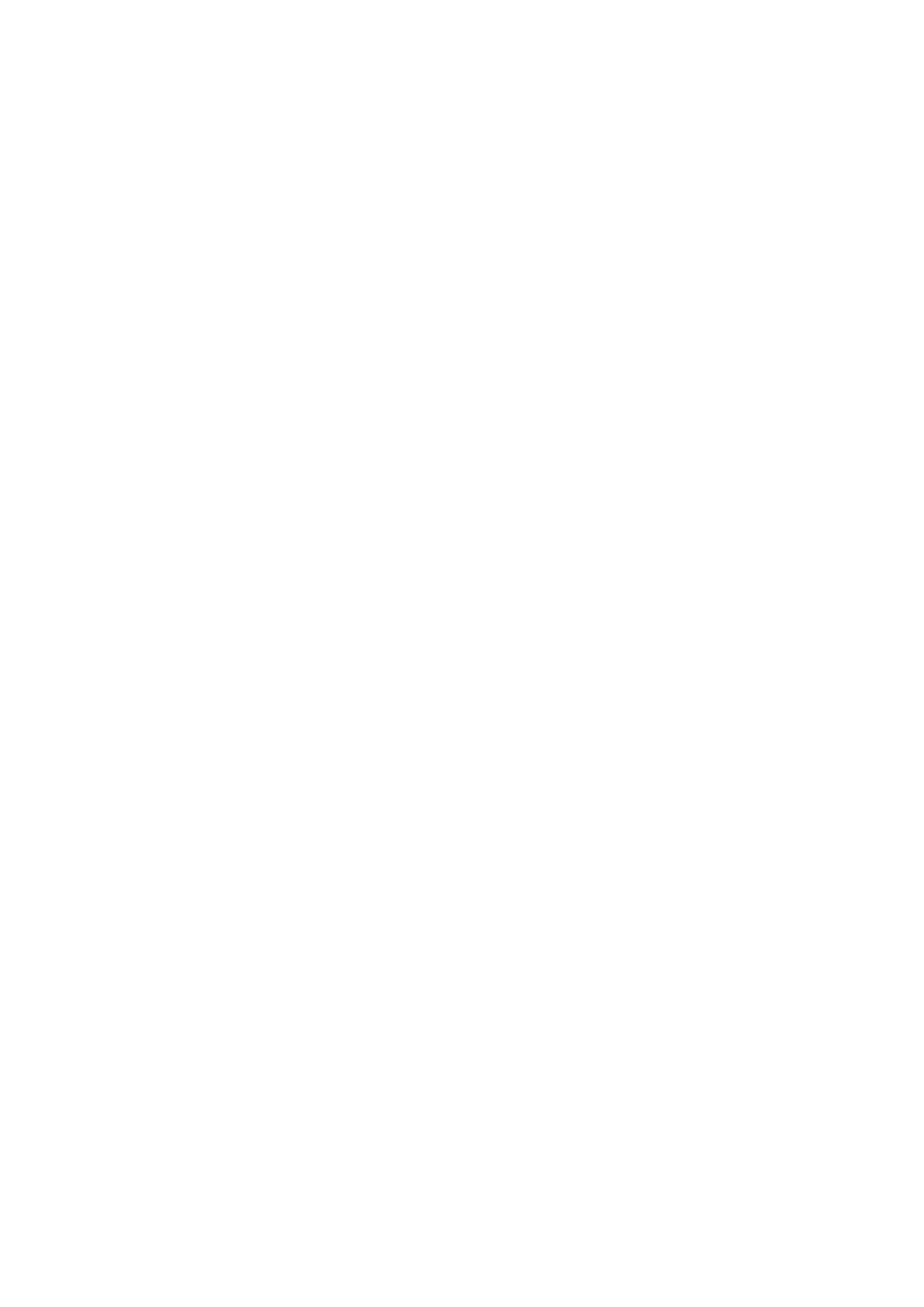### **In the case of Fatullayev v. Azerbaijan (no. 2),**

The European Court of Human Rights (Fifth Section), sitting as a Chamber composed of:

Síofra O'Leary, *President,* Mārtiņš Mits, Ganna Yudkivska, Stéphanie Mourou-Vikström, Lətif Hüseynov, Lado Chanturia, Mattias Guyomar, *judges,*

and Victor Soloveytchik, *Section Registrar,*

Having regard to:

the application (no. 32734/11) against the Republic of Azerbaijan lodged with the Court under Article 34 of the Convention for the Protection of Human Rights and Fundamental Freedoms ("the Convention") by an Azerbaijani national, Mr Eynulla Emin oglu Fatullayev (*Eynulla Emin oğlu Fətullayev*) ("the applicant"), on 7 April 2011;

the decisions to give notice to the Azerbaijani Government ("the Government") of the complaints concerning Articles 6, 10, 18 and 34 and to declare inadmissible the remainder of the application;

the parties' observations;

Having deliberated in private on 15 March 2022,

Delivers the following judgment, which was adopted on that date:

# INTRODUCTION

1. The applicant complained in particular that the criminal proceedings against him had been in breach of Article 6 of the Convention because he had been convicted on the basis of planted and fabricated evidence; he had not been given an opportunity to effectively challenge that evidence and to adduce evidence in his favour. The applicant also complained that the seizure of his case file from the office of his lawyer had been in breach of his right of individual application without hindrance under Article 34 of the Convention.

# THE FACTS

2. The applicant was born in 1976 and lives in Baku. He was initially represented by Mr I. Aliyev, and, from 7 January 2019, by Mr E. Sadigov, lawyers based in Baku.

3. The Government were represented by their Agent, Mr Ç. Əsgərov.

4. The facts of the case, as submitted by the parties, may be summarised as follows.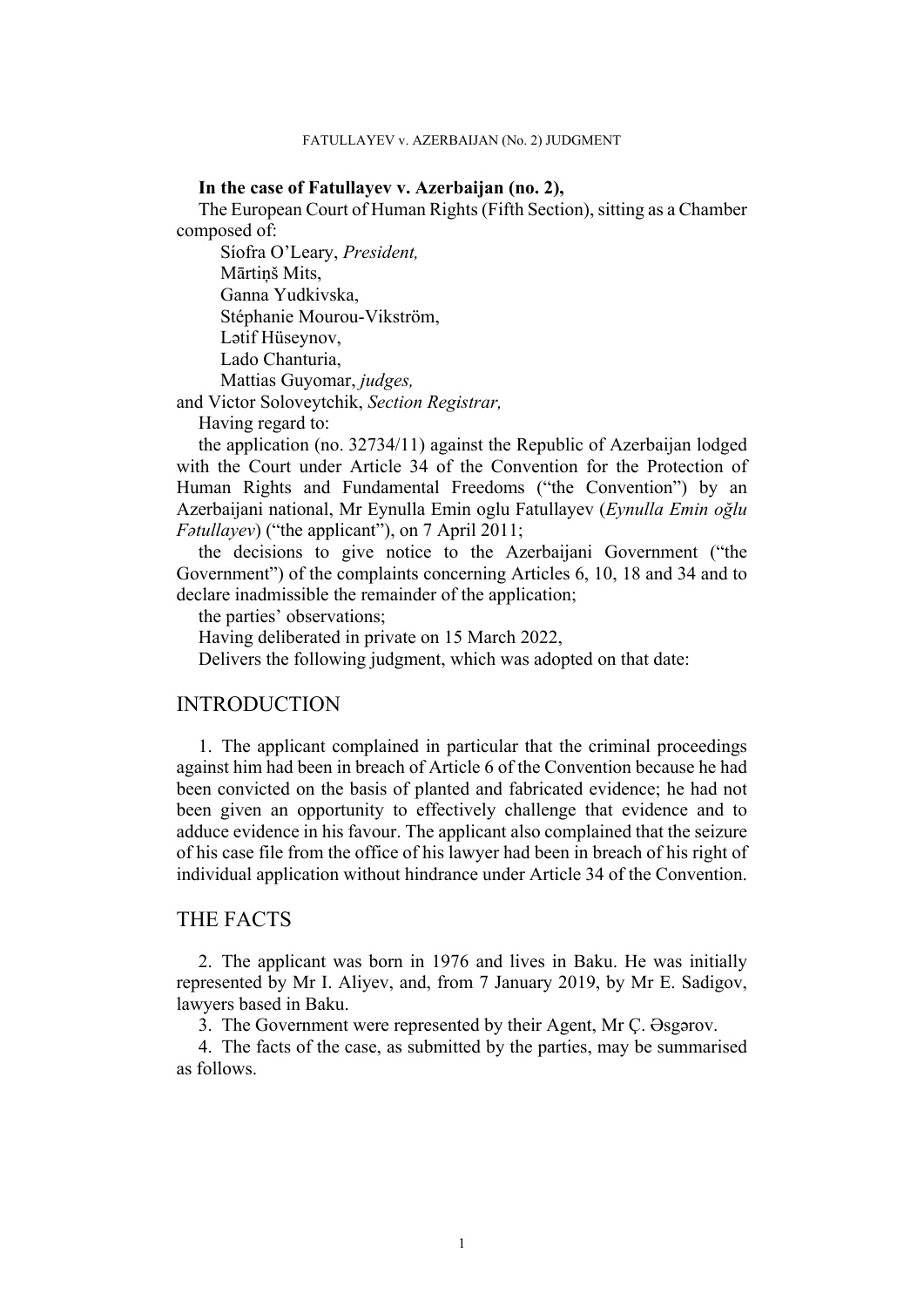#### FATULLAYEV v. AZERBAIJAN (No. 2) JUDGMENT

## **A. Background information**

## *1. The applicant's earlier case before the Court*

5. At the time of the events complained of the applicant was a journalist, and the founder and chief editor of the newspapers *Gündəlik Azərbaycan* and *Realniy Azerbaijan*, widely known for publishing articles criticising the Azerbaijani government and various public officials. The applicant had been sued for defamation in a number of sets of civil and criminal proceedings instituted following complaints by various high-ranking government officials.

<span id="page-3-0"></span>6. In 2007 the applicant was convicted, in two sets of criminal proceedings, of defamation, threat of terrorism, incitement to ethnic hostility, and tax evasion – in particular, on the basis of two articles published by him. The applicant was sentenced to imprisonment for eight years and six months. Those events were the subject of the Court's judgment in *Fatullayev v. Azerbaijan* (no. 40984/07, 22 April 2010), where the Court found violations of Articles 6 §§ 1 and 2 and 10 of the Convention.

<span id="page-3-3"></span>7. In November 2010 the applicant's convictions for defamation, threat of terrorism and incitement to ethnic hostility were quashed, following the Court's judgment in the above-cited case of *Fatullayev*.

8. The events complained of in the present case occurred while the applicant was serving his above-mentioned sentence at Penal Facility No. 12 ("the penal facility").

# *2. Articles published by the applicant while he was in the penal facility and the alleged attacks and provocations against him*

<span id="page-3-1"></span>9. While in the penal facility, the applicant wrote several articles and had them (with the help of third persons) published on an Internet-based media outlet called *Mediaforum*. In one of the articles the applicant alleged that in June 2009 inmates had rioted against the penal facility authorities and that those authorities had tried to "hush it up". In an article entitled "My new arrest" (*mənim yeni həbsim*) published on 21 December 2009 the applicant, *inter alia*, gave information about his case pending before the Court (see paragraph [6](#page-3-0) above) and declared that he might possibly be sentenced again on some new, fabricated charges (the applicant did not submit copies of his articles).

<span id="page-3-2"></span>10. According to the applicant, he wrote the latter article because he had deduced from certain earlier events that, ultimately, he would be "framed" for a crime that he had not committed. In particular, he had been subjected to several attacks and "provocations" aimed at implicating him in criminal offences for which he could then be held liable: in 2008 he had been physically attacked by some inmates; in June 2009 some inmates had tried to make him join in the above-mentioned riot; and in September 2009 the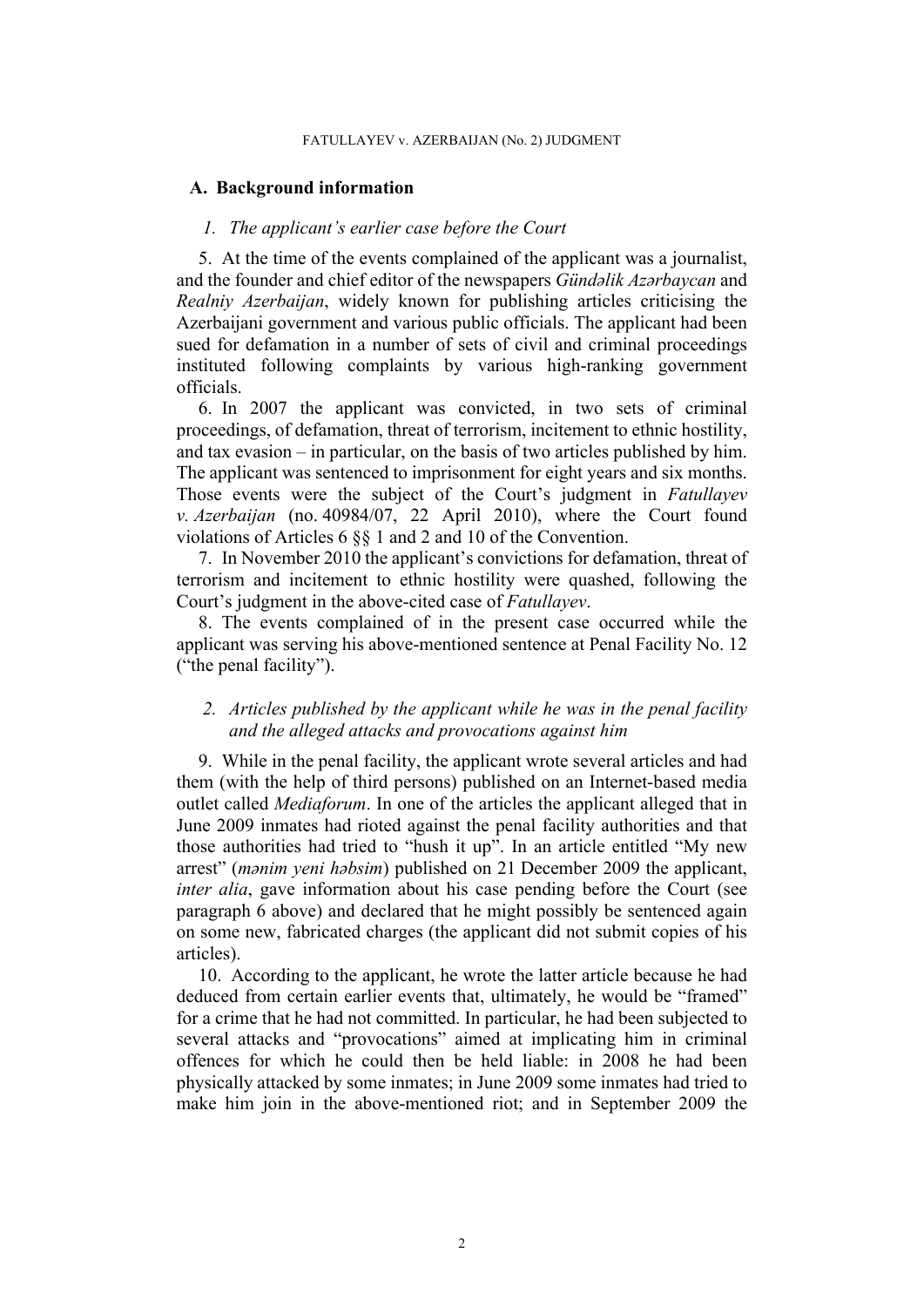governor of the penal facility had called him to his office and questioned him, saying that a high-ranking official had asked whether he had been using drugs. Furthermore, via an acquaintance of his the applicant had received threats made by a certain public official that he would remain in prison indefinitely if he continued to pursue his journalistic enquiries – in particular, if he publicised and sent to the Court information that he had uncovered about the death of his friend, Elmar Huseynov, a journalist (see *Huseynova v. Azerbaijan*, no. 10653/10, 13 April 2017).

# **B. Criminal investigation against the applicant**

# *1. A personal search of the applicant and a search of the inmates' dormitories*

<span id="page-4-0"></span>11. On 28 December 2009, a penal facility officer, K.S., submitted a written report to the governor of the penal facility, saying that he had received "operational information" according to which the applicant and four other inmates (I.Z., G.A., F.G. and S.S.) had recently "exhibited signs of drug use". On the same date, in reply to K.S.'s report, the governor of the penal facility (A.Ag.) authorised a personal search of the applicant and of those inmates and a search of their dormitories.

<span id="page-4-1"></span>12. On 29 December 2009 at around 9.30 a.m, the applicant and the other inmates mentioned above were taken to the office of K.S. and were searched by penal facility officers (Fa.S., B.G., E.I., A.Ah. and Fe.S.), in the presence of attesting witnesses – two inmates (A.B. and T.D.) and two employees of the penal facility (I.I. and Sh.S.).

13. As a result of the search two wrapped plastic packages were found on the applicant – one hidden in the sleeve of his jacket and the other in his shoe. One similar package was also found on one of the other inmates (S.S.).

14. Before being searched the applicant requested to be allowed to call his family and to ask his lawyer to be present at the search. That request was refused.

15. According to the search records, the packages found on the applicant contained yellowish powder that resembled a narcotic substance and had a specific smell.

16. After the body search the applicant was placed in a punishment cell and, on the same date, a search of the inmates' dormitories was also conducted, with the participation of the same attesting witnesses. No forbidden items were found as a result of that search.

# *2. Initial expert examination of the packages found on the applicant*

<span id="page-4-2"></span>17. On the same date, 29 December 2009, the packages found on the applicant were sent by the penal facility authorities for an initial expert examination (*ilkin ekspertiza*). The expert report, issued on the same day,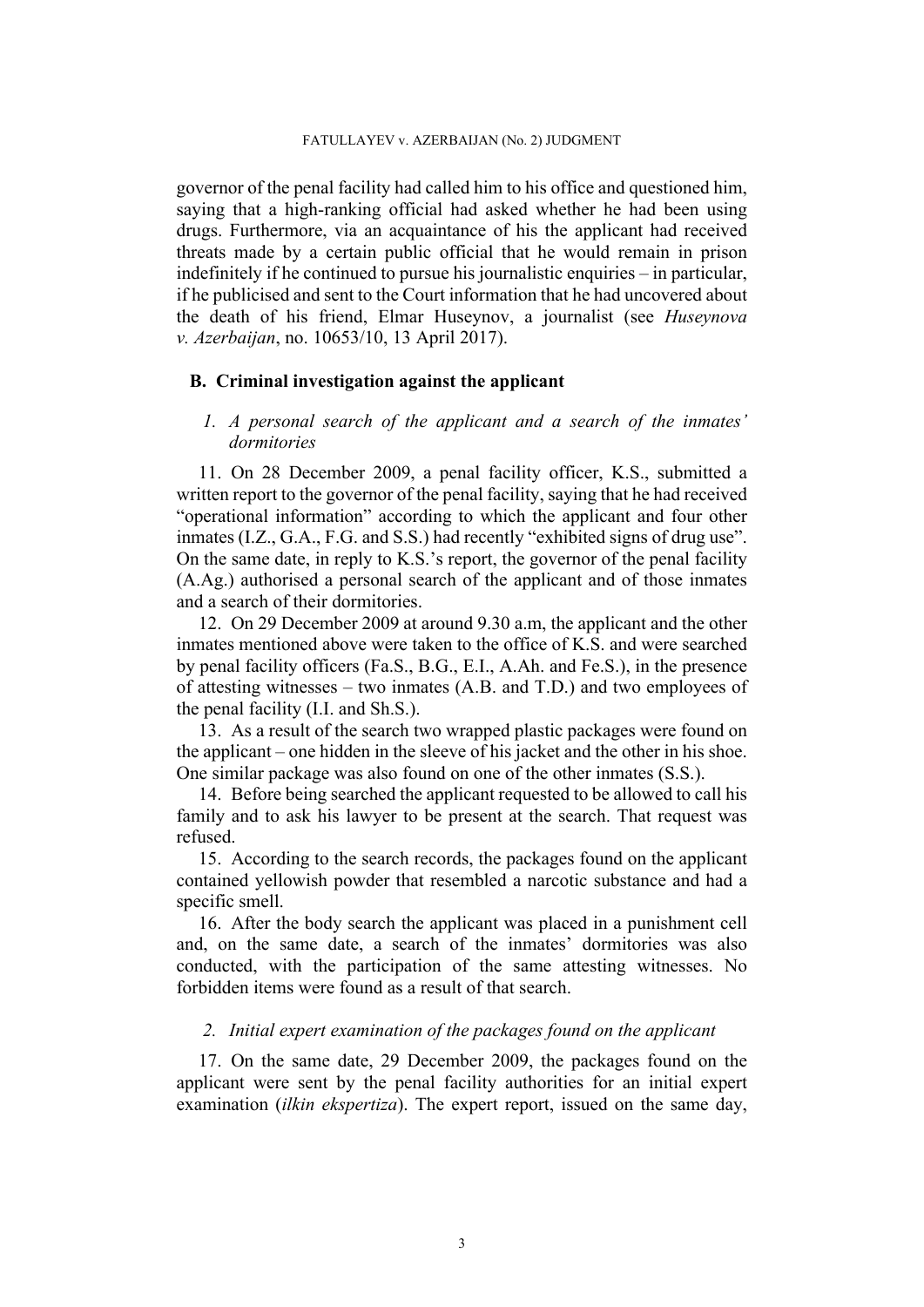concluded that the yellowish sandy powder contained in the packages weighed in total 0.223 grams and was "home-made" (*kustar*) heroin.

#### *3. Further investigative measures*

18. The penal facility authorities sent the collected documents and physical evidence to the investigations unit of the Garadagh district police office.

<span id="page-5-3"></span>19. On 30 December 2009 the investigator in charge of the case ordered expert examinations of the applicant's blood and urine and of his jacket and shoe in order to test for traces of drugs; the investigator also ordered an expert examination of the applicant's general health, including a narcology examination (see paragraphs [20](#page-5-0)[-27](#page-6-0) below). He also questioned the applicant and a number of witnesses and held confrontations between the applicant and some of the witnesses.

### **(a) Expert examinations of the applicant's blood and urine samples and of his jacket and shoe for traces of drugs**

<span id="page-5-0"></span>20. On 30 December 2009 a 10-millilitre blood sample and a 20-millilitre urine sample were taken from the applicant for expert examination ordered by the investigator. To conserve the blood sample a special preserving agent was added to it.

<span id="page-5-4"></span>21. Later, on the same day, a 5-millilitre blood sample was taken from the applicant and given to his lawyer, I.A. According to the applicant, on unspecified dates his lawyer asked several medical laboratories to examine that sample for traces of drugs, but none of them agreed to perform the tests.

22. The investigator asked the experts in charge to determine whether the applicant's blood and urine contained traces of drugs and, if so, which ones.

<span id="page-5-1"></span>23. A report dated 18 January 2010, prepared by two experts, G.H. and M.A., concluded that the applicant's blood and urine contained narcotic substances such as morphinan (one of the metabolites of heroin), amphetaminil (one of the phenylalkylamine group of drugs) and flunitrazepam-M (Nor) HY (a 1,4 benzodiazepine). The analysis was conducted using the thin-layer chromatography technique, colour tests, microcrystal tests, hydrolysis and other scientific methods.

<span id="page-5-2"></span>24. A separate expert report dated 22 January 2010 established that the applicant's shoe and jacket bore traces of heroin.

#### **(b) The applicant's general health and narcology expert examination**

25. On 30 December 2009 a doctor-narcologist examined the applicant in person. Blood and urine samples were again taken from him for the purposes of a general health examination. The applicant was also examined by a neuropathologist.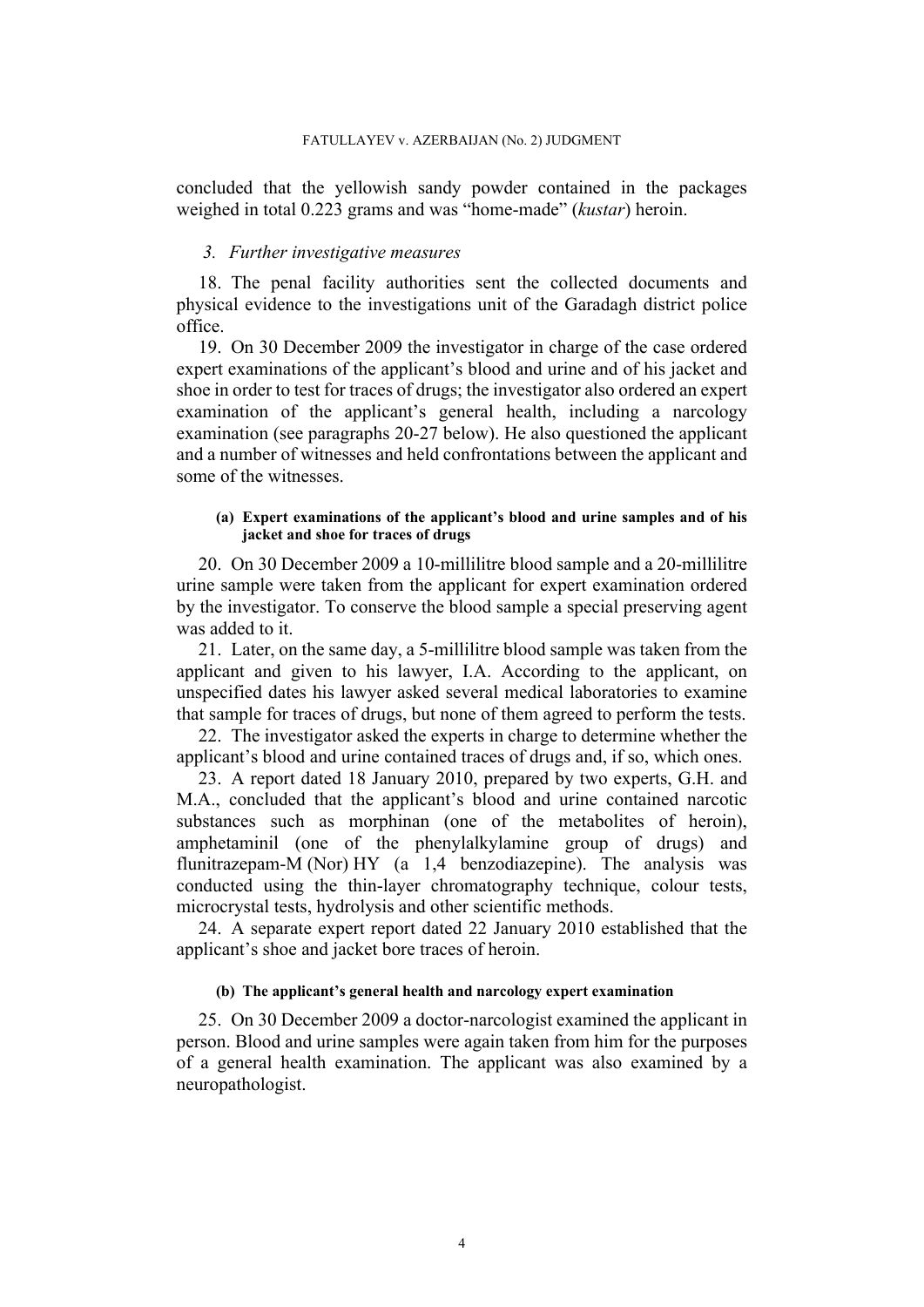<span id="page-6-2"></span>26. A report dated 19 January 2010, prepared by a committee composed of narcology experts, concluded that (i) the applicant's psychological state was stable, (ii) he had no health issues and was not a drug user, (iii) he did not need compulsory treatment, and (iv) there were no visible traces of drug administration on his body.

<span id="page-6-0"></span>27. However, on the basis of the conclusions set out in the above-mentioned report of 18 January 2010 (see paragraph [23](#page-5-1) above), the committee also concluded that there had been occasions when the applicant had used heroin, amphetamine and benzodiazepine; accordingly, it recommended that he be registered as a drug user, for "prophylactic" purposes.

# *4. Charges against the applicant*

28. On 31 December 2009 the investigator charged the applicant under Article 234.1 of the Criminal Code with the illegal possession and holding of narcotic substances (without any intent to sell) in an amount exceeding the amount necessary for personal use ("illegal possession of drugs").

# **C. The applicant's trial**

29. On 29 March 2010 the investigator prepared an indictment against the applicant, which was filed with the Garadagh District Court, following which the applicant's trial began.

<span id="page-6-1"></span>30. The indictment stated, *inter alia*, that on 26 February 2010 it had been decided to initiate new criminal proceedings under Article 234.2 of the Criminal Code in order to establish the source from which the drugs found on the applicant had been obtained and to sever those proceedings from the criminal proceedings against the applicant.

# *1. Arguments and requests submitted by the defence to the trial court*

<span id="page-6-3"></span>31. At a preliminary hearing of the first-instance court, the Garadagh District Court, and during the examination of the case on the merits the applicant alleged that the drugs had been planted on him by the authorities and that the criminal case against him had been fabricated because of his journalistic activities and his case pending before the Strasbourg Court (namely the above-cited case of *Fatullayev*), and in order to force him to cooperate with the government. The applicant submitted to the first-instance court the articles that he had written and had been published in *Mediaforum* (see paragraph [9](#page-3-1) above). He also alleged that, before the drugs had been planted on him, he had been threatened and subjected to physical attacks and provocations aimed at implicating him in certain criminal offences for which he could then be held liable (see paragraph [10](#page-3-2) above).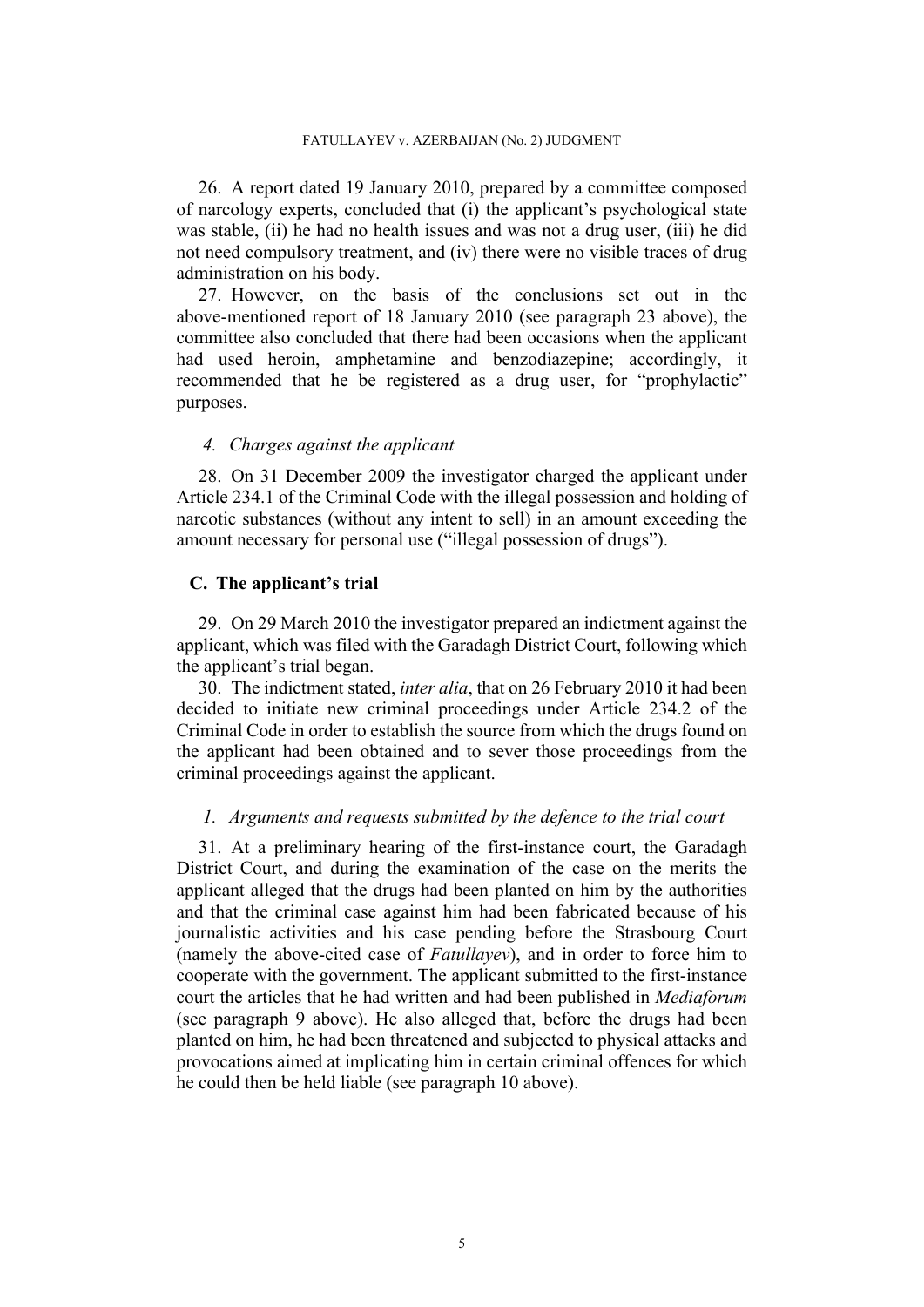<span id="page-7-0"></span>32. The applicant argued in particular that (i) the alleged "operational information" indicating that he had recently "exhibited signs of drug use" had been forged and either the informants who had allegedly provided such information were purely imaginary, or, if there had indeed been any such informants, they had been participants in the scheme aimed at framing him; (ii) despite the fact that the penal facility was a high-security institution, where drugs were not readily available, the investigator in charge of the case had not even tried to question him about the source of the drugs, which demonstrated the bogus character of the criminal proceedings; (iii) an expert fingerprints examination would show that he had never touched the packages containing the drugs; and (iv) in the penal facility there would have been many possibilities for drugs to be planted in his personal belongings (for example, when he had been taking a shower or eating in the cafeteria).

<span id="page-7-1"></span>33. Relying on those arguments, the applicant requested the court to examine in the same proceedings the source from which the drugs had allegedly been obtained, instead of making that question a subject of separate proceedings (see paragraph [30](#page-6-1) above); to identify, summon and question the informants (if there had indeed been any); and to order an expert fingerprints examination of the packaging in which the drugs had been wrapped.

34. Furthermore, the applicant complained that the personal search conducted on him had taken place in the absence of a search warrant issued by a court, and that his request to be allowed to call his family and to invite his lawyer to be present during the search had been denied.

<span id="page-7-2"></span>35. The applicant also alleged that the expert report of 18 January 2010 was unreliable. He argued in particular that the report contradicted the above-mentioned general health and narcology report (see paragraph [26](#page-6-2)  above) because the narcotic substances allegedly found in his blood and urine samples (see paragraph [23](#page-5-1) above) would have had a serious impact on his psychological and physical state, whereas, according to the general health and narcology report, his psychological state had been stable, he had had no health issues and had not been a drug user (see paragraph [26](#page-6-2) above); he accordingly argued that it was important to re-examine the blood and urine samples and to establish the level of the drugs present in them. The applicant argued that such a re-examination of the blood and urine samples would reveal that they had been tampered with.

36. He also argued that the charts annexed to the expert report of 18 January 2010 demonstrated that the level of narcotic substances found in the samples would have been lethal if that level had indeed been present in his body.

<span id="page-7-3"></span>37. Furthermore, the applicant complained that under the domestic law he had no right to independently commission expert examination of his blood for traces of drugs and that none of the medical laboratories that were approached had agreed to examine the blood sample given to his lawyer, I.A. The applicant requested the court to order an expert examination of that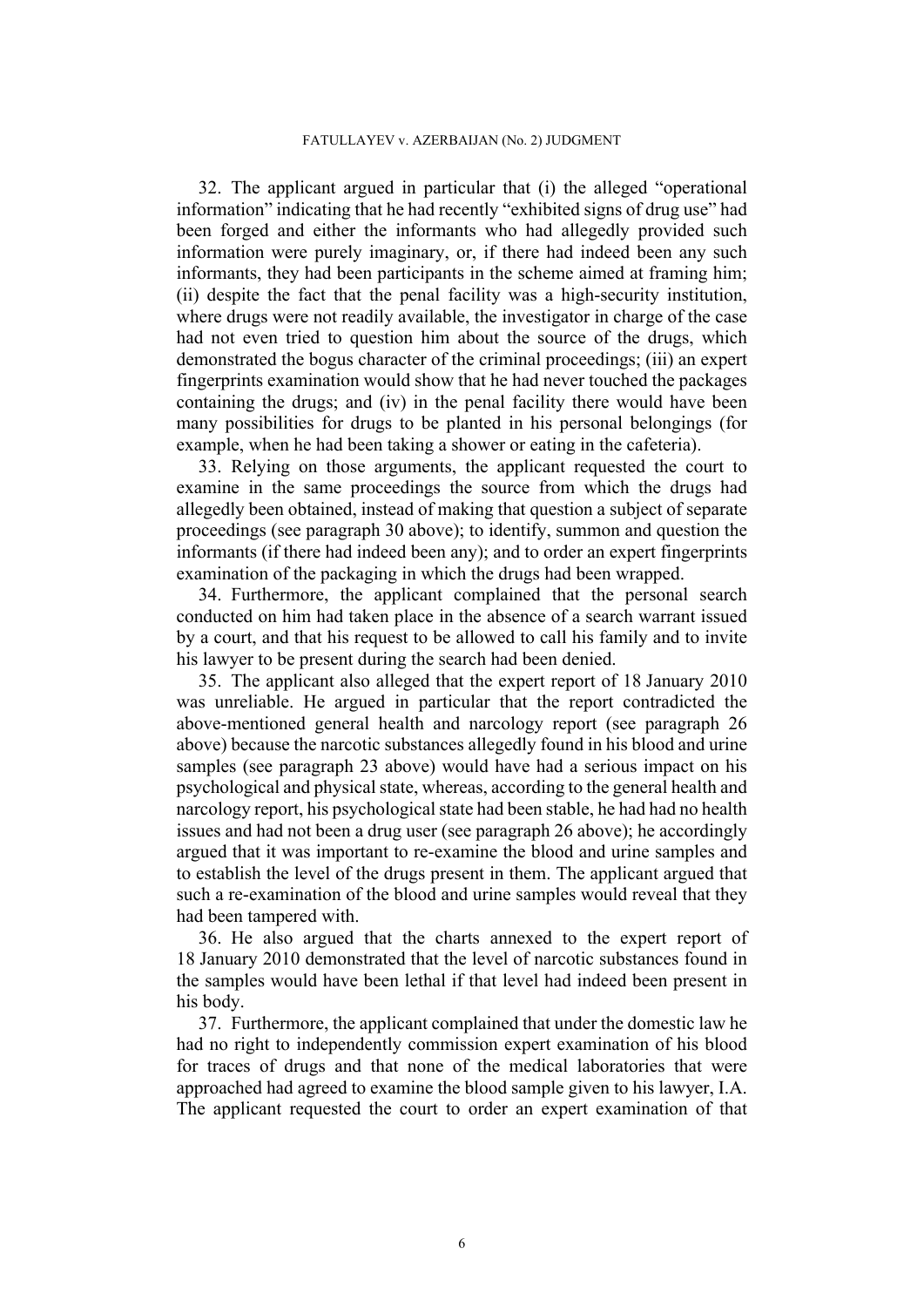sample. He also requested the court to order an expert examination of his hair (including his body hair) and nails for traces of drugs. He argued that traces of narcotic substances remained in a person's hair and nails for up to two years, and that such an alternative expert examination would prove that he had not used drugs.

38. All the above-mentioned requests were dismissed by the Garadagh District Court.

<span id="page-8-3"></span>39. Accordingly, the court ruled that there was no need to examine in the same set of proceedings the source from which the applicant had allegedly obtained the drugs, because the severing of the criminal proceedings under Article 234.2 of the Criminal Code (see paragraph [30](#page-6-1) above) had "not created any difficulties in respect of the examination of the criminal proceedings against the applicant".

<span id="page-8-4"></span>40. The court also declared that questioning the informants would be of no use because the information given by those individuals "had not served as a basis for the criminal proceedings against the applicant".

41. From the case-file material, it is not clear on which grounds the court dismissed the applicant's request to order an expert fingerprints examination.

<span id="page-8-5"></span>42. Furthermore, the court found that there was no reason to doubt the reliability of the report of 18 January 2010. The court also stated that it had been "scientifically established" that traces of drugs remained in a person's hair only for several weeks or months and in his or her nails for up to 136 days. It therefore ruled that an expert examination of the applicant's hair and nails would be of no use because more than five months had passed since traces of drugs had been found in his blood and urine samples; furthermore, there were no technical facilities in Azerbaijan for carrying out the requested hair and nails tests. The court reached these findings after it had heard the above-mentioned expert, G.H. (see paragraphs [50](#page-9-0)[-52](#page-9-1) below).

<span id="page-8-2"></span>43. As to the applicant's complaint that the personal search conducted on him had taken place in the absence of a search warrant issued by a court, the court found that the domestic law relevant to personal searches conducted by a penal facility authorities on inmates did not require such a warrant.

# *2. Witnesses questioned by the trial court*

44. During the examination of the case by the Garadagh District Court a number of witnesses were questioned.

<span id="page-8-1"></span>45. A penal facility officer, K.S., and the governor of the penal facility, A.Ag., testified that the personal search of the applicant and the search of the dormitory where he had slept had been carried out because they had received "operational information" according to which the applicant had exhibited signs of drug use.

<span id="page-8-0"></span>46. A.Ag. also stated that the applicant's allegations were false. In particular, no riot had occurred in the penal facility in June 2009, and the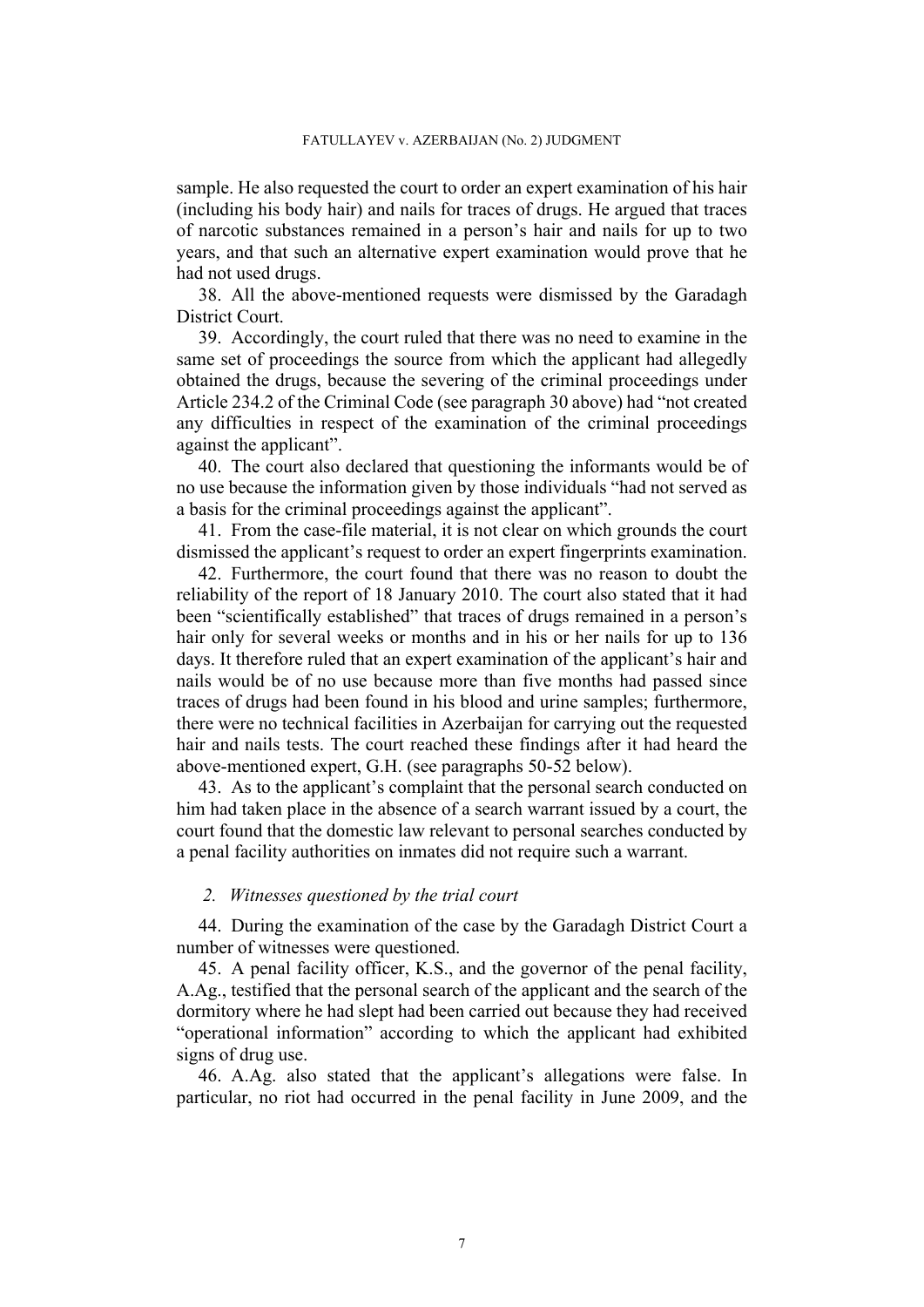applicant had not been subjected to any attacks or provocations or questioned on whether or not he had been using drugs.

<span id="page-9-2"></span>47. K.S. and several other penal facility officers (A.Ab., B.G., A.Ah., Fa.S., Fe.S., and E.I.), attesting witnesses I.I., Sh.S., A.B. and T.D., and inmates I.Z., G.A., F.G. and S.S. (see paragraphs [11-](#page-4-0)[12](#page-4-1) above) in their respective testimony described the personal search conducted on the applicant and the search of the dormitory in which he had slept.

<span id="page-9-3"></span>48. Furthermore, K.S. and A.Ag. testified that in the premises of the penal facility it had been impossible for any third persons to have planted the drugs on the applicant. A.N., an inmate, testified that security guards had guarded the dormitories in the penal facility and that he had not heard of any third persons interfering with inmates' clothes. He also testified that there had been instances when the applicant had left his clothes outside the washing area before entering a shower room. However, other inmates, O.B., R.M. and Az.Ah., testified that the applicant had not been in the habit of leaving his clothes outside the washing area before entering the shower and had kept them inside the shower room.

<span id="page-9-4"></span>49. O.B. also testified that in a private conversation with him the applicant had once said that, while he had been waiting for the Court to deliver its judgment in case of *Fatullayev* (cited above), he had felt tired and under mental pressure and would gladly use drugs if they were available, and that he had used drugs before, during his military service. O.B. also testified that he had seen the applicant under the influence of drugs in June or July 2009. O.B. declared that he knew the signs of being under drug influence because he had been a drug user himself.

<span id="page-9-0"></span>50. The experts confirmed the result of their relevant reports (see paragraphs [17](#page-4-2), [23](#page-5-1)[-24](#page-5-2) and [26-](#page-6-2)[27](#page-6-0) above).

51. In addition, addressing the applicant's arguments that the level of narcotic substances found in the samples would have been lethal if that level had indeed been present in his body, G.H., the expert, stated that the defence had misunderstood the meaning of the report of 18 January 2010 – the charts annexed to the report did not demonstrate the level of the narcotic substances found in the applicant's blood and urine samples. The charts in question only showed which narcotic substances had been detected. The experts had never been asked to determine the level of those substances.

<span id="page-9-1"></span>52. In response to the defence's relevant questions G.H. also stated that some parts of the samples taken from the applicant remained in the possession of the expert agency and could still be tested; and that drugs could be detected in a person's hair for up to two years.

# *3. The applicant's conviction and his appeals*

53. On 6 July 2010 the Garadagh District Court convicted the applicant for illegal possession of drugs, as charged. In finding the applicant guilty the court relied on the above-mentioned expert reports (see paragraphs [17,](#page-4-2) [23-](#page-5-1)[24](#page-5-2)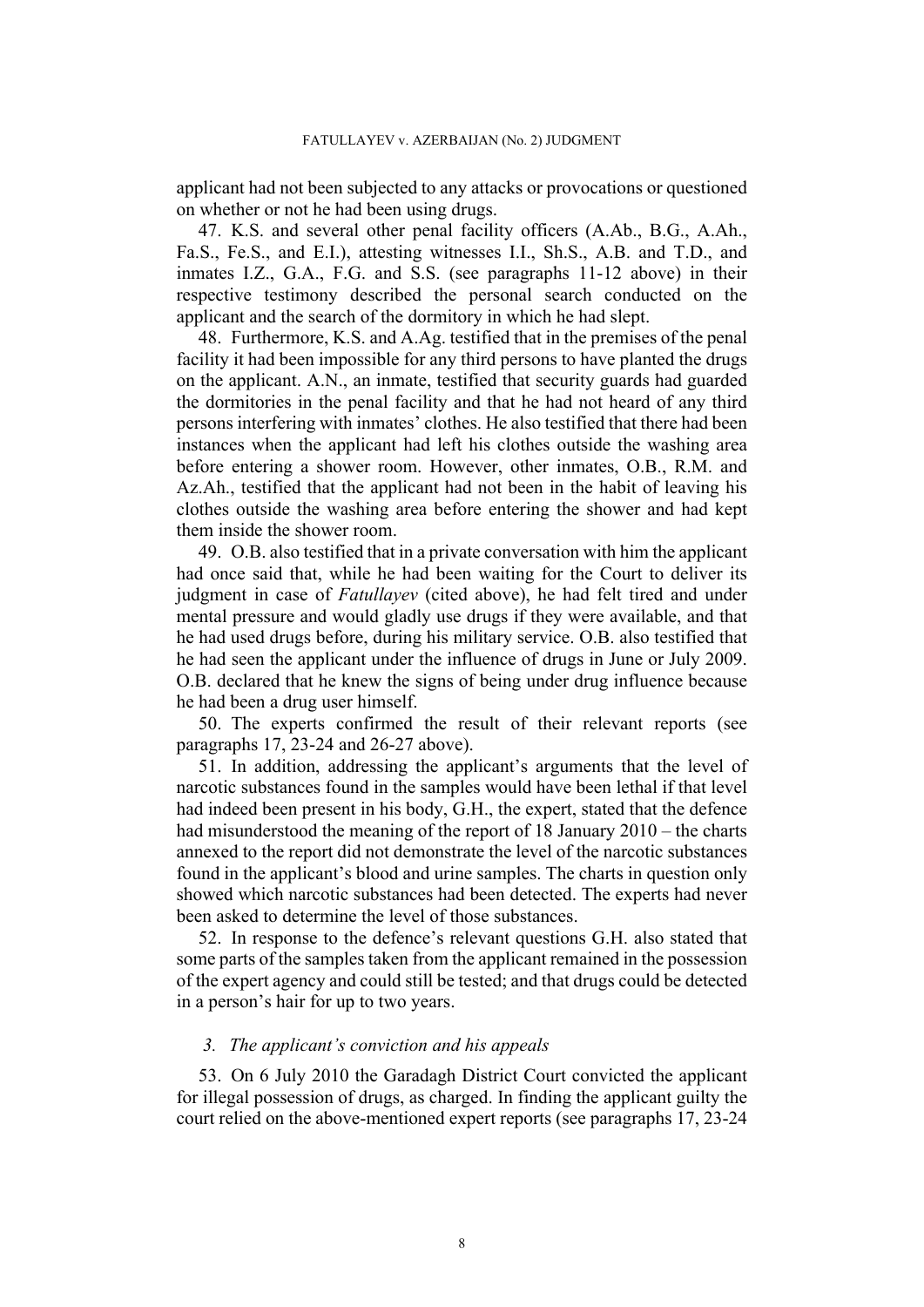and [26-](#page-6-2)[27](#page-6-0) above) and on most of the witness testimony (the court disregarded A.N.'s testimony that there had been instances when the applicant had left his clothes outside the washing area before entering a shower room and the expert testimony given by G.H. noted in paragraph [52](#page-9-1) above).

54. The court also examined the applicant's articles published in *Mediaforum* (see paragraph [9\)](#page-3-1) and found that the article published on 21 December 2009 "[had] not contained any specific points indicating a threat that the applicant would be [charged] again, as had been claimed by [him]" (*məqalədə təqsirləndirilən şəxsin dediyi kimi onun yenidən həbs olunması təhlükəsinə işarə olunan konkret məqamlar yoxdur*). On the basis of the testimony of the governor of the penal facility (see paragraph [46](#page-8-0)  above), the court also found that the applicant's allegations that a riot had taken place in June 2009 and that he had been subjected to attacks and provocations (see paragraph [10](#page-3-2)) were false. Furthermore, the court declared that there was no need to examine the applicant's allegations regarding the death of journalist Elmar Huseynov (ibid.) because there was no causal relationship between those allegations and the criminal case against the applicant. Consequently, the court dismissed the applicant's arguments that the drugs had been planted on him by the authorities and that the criminal case against him had been fabricated.

55. The court sentenced the applicant to two years and six months' imprisonment.

56. The applicant appealed against the judgment. He reiterated his earlier arguments and complained about the Garadagh District Court's refusal to grant his requests. It can be seen from the case-file material that he also lodged his requests again (in particular, his requests for an expert fingerprints examination and for his hair and nails to be tested for traces of drugs).

57. The applicant's appeal was examined by the Court of Appeal "without judicial investigation" (*məhkəmə istintaqını aparmadan*). On 25 January 2011 the Court of Appeal dismissed the applicant's appeal and upheld the Garadagh District Court's judgment. The appellate court also dismissed the applicant's requests on the same grounds as the trial court.

58. The applicant lodged a cassation appeal, reiterating his earlier complaints.

59. On 3 November 2011 the Supreme Court dismissed the appeal as unfounded and upheld the lower courts' judgments.

## **D. Search and seizure in the office of the applicant's representative**

60. On 8 August 2014 criminal proceedings were instituted against Mr Aliyev, who represented the applicant before the Court. Those criminal proceedings were the subject of a separate application lodged by him with the Court (see *Aliyev v. Azerbaijan*, nos. 68762/14 and 71200/14, 20 September 2018). On 8 and 9 August 2014 the investigating authorities seized a large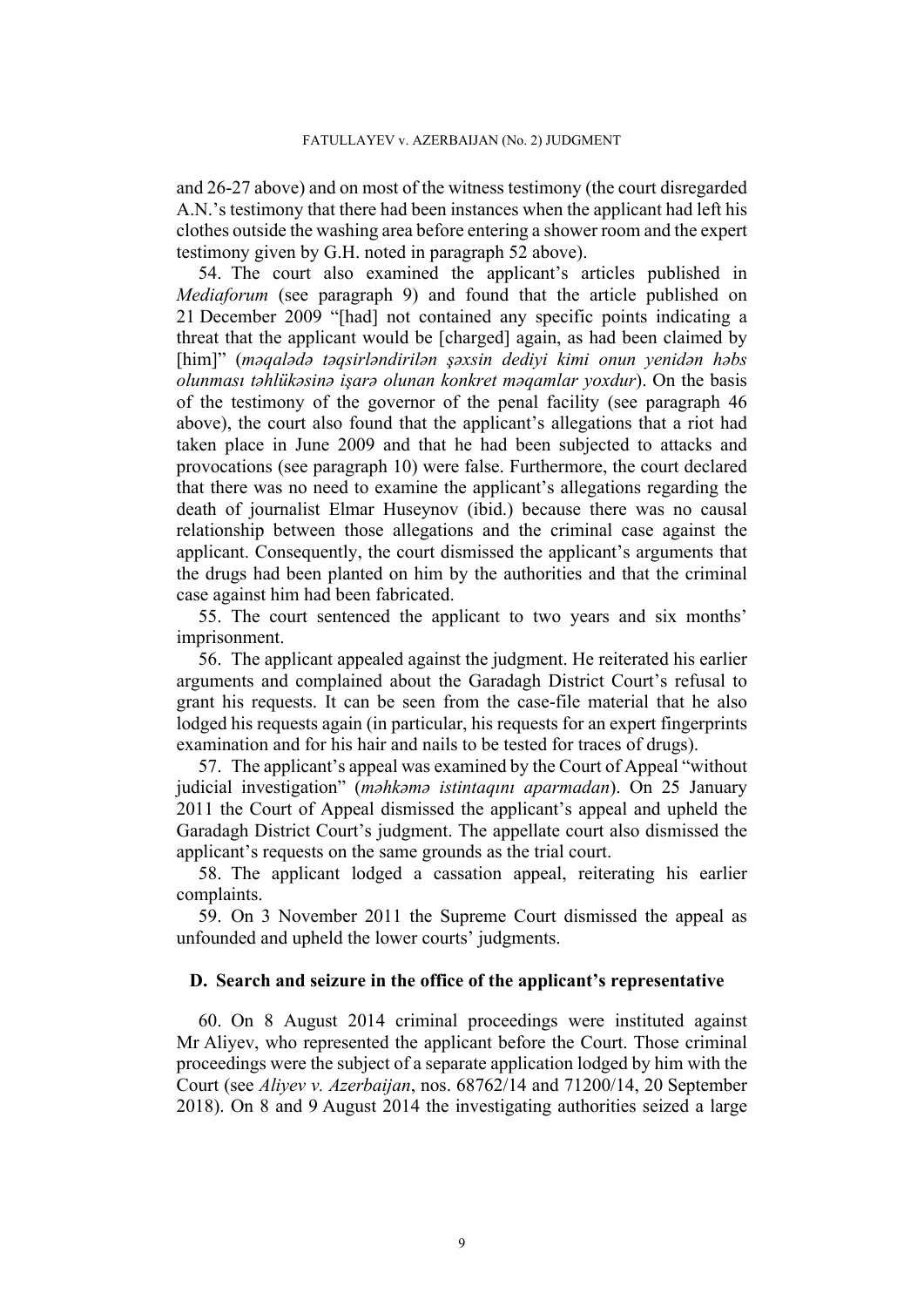number of documents from Mr Aliyev's office, including all the case files relating to applications pending before the Court, which were in the possession of Mr Aliyev as a representative. The file relating to the present case was also seized in its entirety. The facts relating to the seizure and the relevant proceedings are described in more detail in *Annagi Hajibeyli v. Azerbaijan* (no. 2204/11, §§ 21-28, 22 October 2015).

61. On 25 October 2014 some of the seized documents were returned to Mr Aliyev's lawyer.

### **E. Further developments**

62. The applicant was released in May 2011, following a presidential pardon freeing him from the two-and-a-half-year prison sentence that he had received for illegal possession of drugs.

63. From the material submitted to the Court it appears that as of November 2011, the above-mentioned separate criminal proceedings, initiated in order to establish the source of the drugs found on the applicant (see paragraph [30](#page-6-1) above), were pending without any developments.

# RELEVANT LEGAL FRAMEWORK AND INTERNATIONAL **DOCUMENTS**

<span id="page-11-0"></span>64. The relevant parts of Article 37 of the Code of Criminal Procedure of 2000 ("the CCrP") provided as follows:

#### **Article 37. Types of criminal prosecution**

"37.1. Depending on the nature and severity of the offence, a criminal prosecution shall be carried out [by means of bringing] private, semi-public or public charges, in accordance with the provisions of this Code.

37.2. A criminal prosecution [by means of bringing] private charges shall take place only upon a complaint being lodged by the victim concerning offences under Articles 147 [defamation], 148 [insult], 165.1 [infringement of copyright and related rights] and 166.1 [infringement of patent and invention rights] of the Criminal Code and shall be discontinued in the event of reconciliation between the victim and the accused before the court begins its deliberations.

37.3. A criminal prosecution in the form of [the bringing of] semi-public charges shall take place upon a complaint [being lodged] by the victim or, in the circumstances provided in Article 37.5 of this Code, at the initiative of the prosecutor for offences under Articles 127, 128, 129.2, 130.2, 131.1, 132-134, 142.1, 149.1, 150.1, 151, 156-158, 163, 175-177.1, 178.1, 179.1, 184.1, 186.1, 187.1, 190.1, 197 and 201.1 of the Criminal Code.

...

37.6. In respect of other offences which are not provided in Articles 37.2. and 37.3. of this Code, a criminal prosecution shall be carried out in the form of [the bringing of] public charges."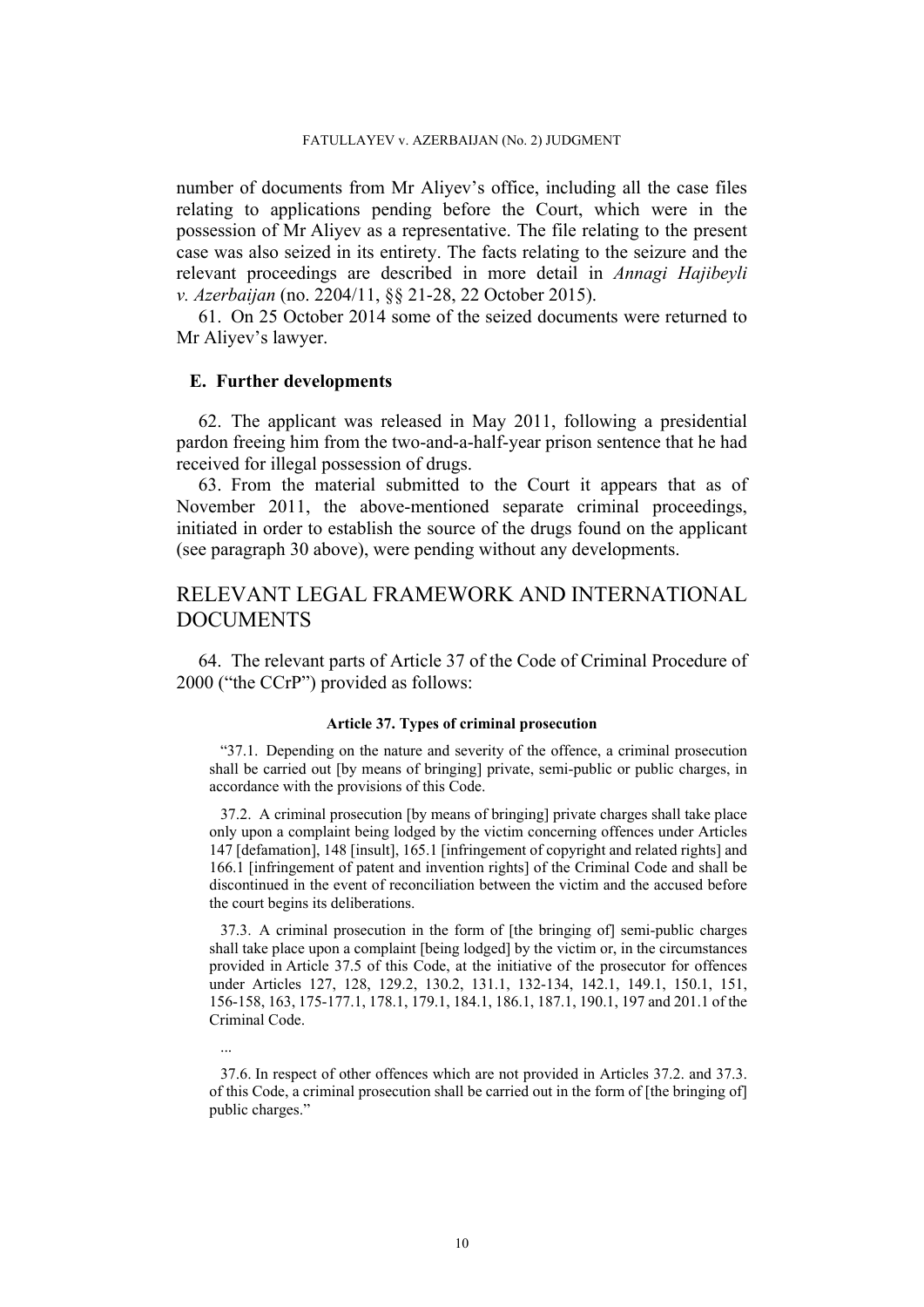#### FATULLAYEV v. AZERBAIJAN (No. 2) JUDGMENT

#### 65. The relevant parts of Article 92 of the CCrP read as follows:

#### **Article 92. Defender**

"92.9. A [defence lawyer] exercises the following rights in respect of the instances and in the manner prescribed by the present Code:

...

92.9.9. ... in the event of a criminal prosecution [by means of bringing] private charges, [the right] to obtain a report [prepared by] an expert or the opinion of a specialist, on a contractual basis;

92.9.10. to familiarise himself or herself with a decision adopted by the prosecuting authority ordering an expert examination and with the relevant expert report ..."

<span id="page-12-0"></span>66. The relevant parts of Article 264 of the CCrP provided as follows:

#### **Article 264. Principles of conducting expert examination**

"264.3. [At the pre-trial stage of the proceedings,] an expert examination shall be conducted on the basis of the investigator's decision or, (in the event of a criminal prosecution [by means of bringing] private charges) on the basis of a written request lodged by the defence party. A decision ordering an expert examination shall be binding on the persons concerned."

<span id="page-12-1"></span>67. The relevant parts of Article 323 of the CCrP provided as follows:

#### **Article 323. Lodging of requests by parties to criminal proceedings prior to judicial investigation and dealing with those requests**

"323.1. Before starting a judicial investigation, the presiding judge shall find out, one by one, from each party to the criminal proceedings whether or not they [plan to lodge any requests] for the following:

323.1.2. inviting of additional witness, expert or specialist;

323.1.3. ordering of an expert examination;

323.7. The court has the right, on its own initiative, ... to order an expert examination, ... as well as to render a decision excluding unacceptable documents from a court hearing."

<span id="page-12-2"></span>68. The relevant parts of Article 331 of the CCrP provided as follows:

#### **Article 331. Expert examination during court hearing**

"331.1. If at the pre-trial stage an expert examination was conducted, then during the judicial investigation, the report prepared by the expert at the pre-trial stage shall be examined.

...

...

...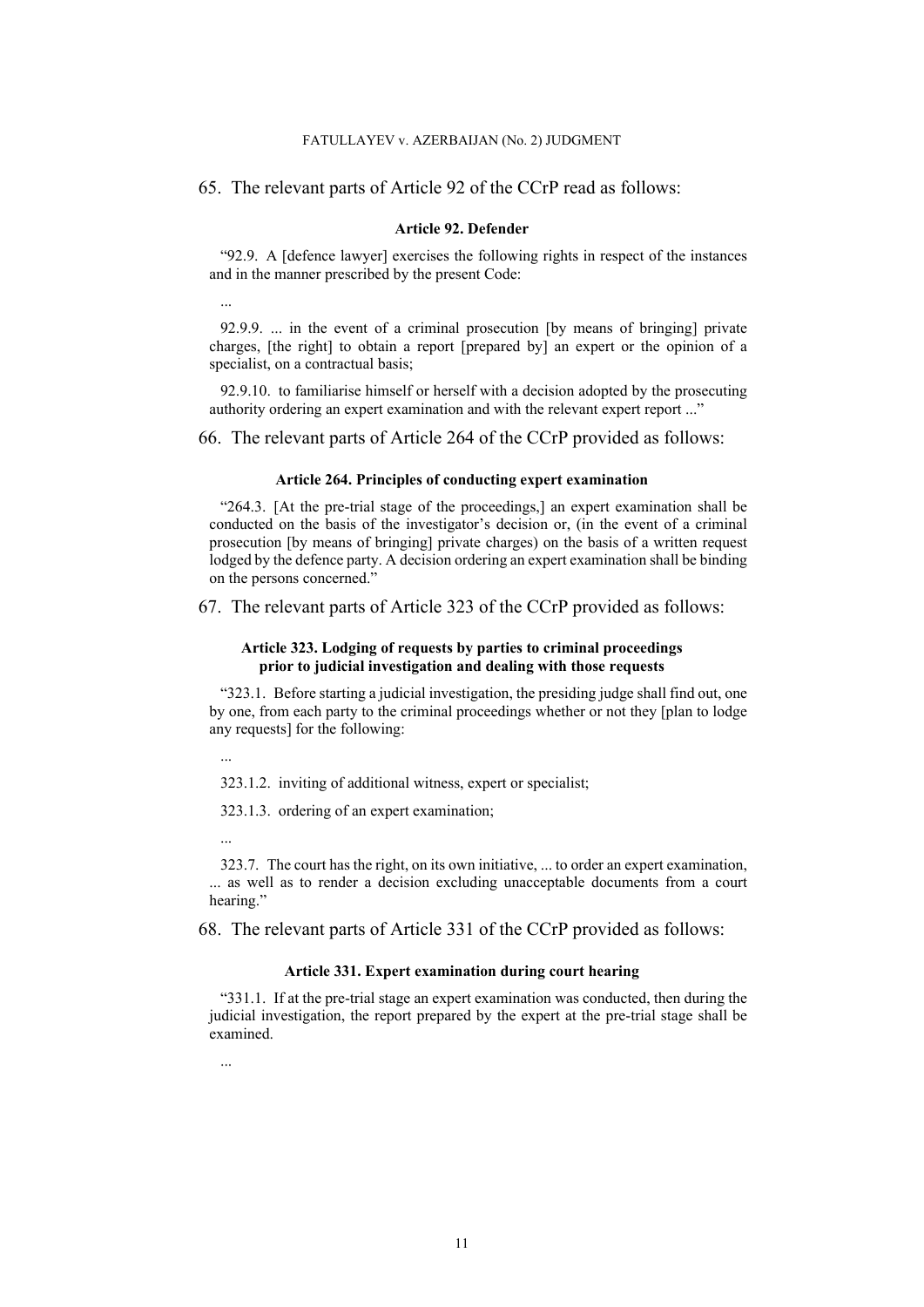331.3. Having examined the expert report, the court has the right to order a repeated or additional expert examination – following a request lodged by one of the parties to the criminal proceedings or on its own initiative – after hearing each of the parties.

331.4. If during the initial investigation of the criminal case an expert examination is not ordered, then during the court proceedings the parties to the criminal proceedings may lodge a request asking [the court] to order an expert examination."

<span id="page-13-0"></span>69. Extract from the "Guidelines for Testing Drugs under International Control in Hair, Sweat and Oral Fluid", issued by the United Nations Office on Drugs and Crime, 2014:

"[H]air analysis is now considered to be the most efficient tool to investigate drugrelated histories, particularly when the period of use needs to be tested back to many days or even months before the sampling. On these grounds, following recent suggestions from international associations, such as the Society of Hair Testing, hair analysis can become not only a fundamental tool in forensic toxicology and medicine, but also a way to find traces of illicit drugs in subjects claiming abstinence for months before sampling. Following the success of advances in hair analysis, other "alternative biological specimens", such as sweat and oral fluid, have gained popularity as forensic specimens, being able to provide information in specific circumstances. As depicted in table 1, these alternate matrices offer different detection windows. In most instances, they show significantly different metabolic profiles when compared to traditional blood and urine testing.

*Table 1. Detection windows for drugs in various biological matrices*

| Specimen      | Detection window                                      |
|---------------|-------------------------------------------------------|
| Blood (serum) | - Several hours to 1-2 days                           |
| Urine         | - Several hours to 3 days                             |
| Oral fluid    | - Several hours to 1-2 days (or more for basic drugs) |
| Sweat (patch) | - Weeks                                               |
| Hair          | - Months/years "                                      |

# THE LAW

# I. ALLEGED VIOLATION OF ARTICLE 6 OF THE CONVENTION

70. The applicant complained that the criminal proceedings against him had been in breach of Article 6 of the Convention because he had been convicted on the basis of planted and fabricated evidence, and because he had not been given an opportunity either to effectively challenge that evidence against him or to adduce evidence in his favour. The relevant part of Article 6 of the Convention reads:

"1. In the determination ... of any criminal charge against him, everyone is entitled to a fair ... hearing ..."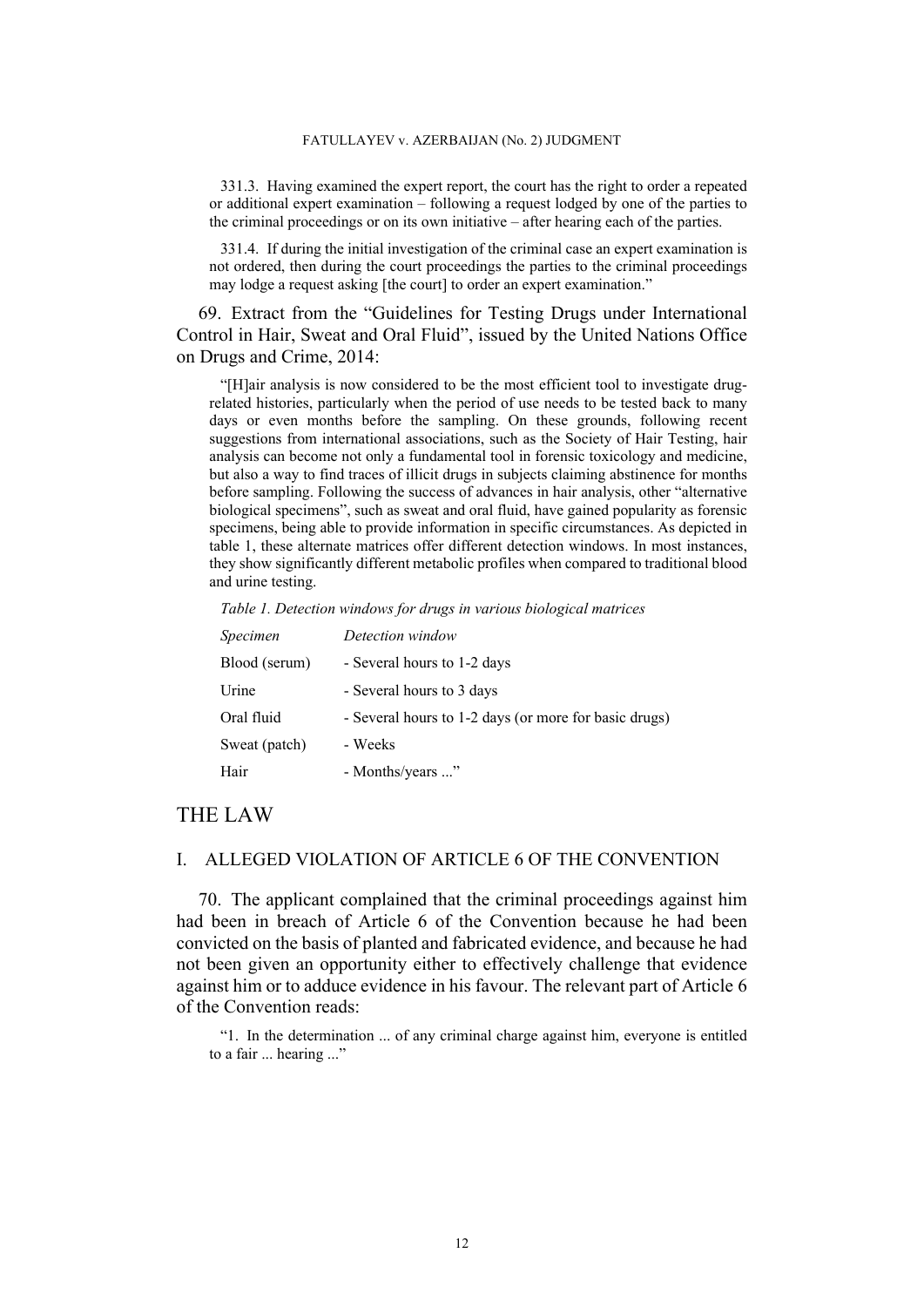#### **A. Admissibility**

71. The Court notes that this complaint is neither manifestly ill-founded nor inadmissible on any other grounds listed in Article 35 of the Convention. It must therefore be declared admissible.

# **B. Merits**

#### *1. The parties' submissions*

<span id="page-14-0"></span>72. The applicant submitted that the main evidence against him – the drugs – had been planted on him. He argued in particular that in the penal facility there had been a number of possibilities for drugs to be placed in his personal belongings. Neither the investigator in charge of the case nor the domestic courts had investigated how he had allegedly obtained the drugs during his time in the penal facility. Furthermore, he had not been given an opportunity to effectively challenge that evidence or to adduce evidence in his favour because the relevant requests lodged by him (see paragraphs [32-](#page-7-0)[33](#page-7-1)  above) had not been granted by the domestic courts.

<span id="page-14-1"></span>73. The applicant also submitted that the expert report of 18 January 2010 (see paragraph [23](#page-5-1) above), which constituted the other important evidence against him, was unreliable. He argued in particular that the report contradicted the health and narcology report (see paragraph [26](#page-6-2) above) because the narcotic substances allegedly found in his blood and urine samples would have had a serious impact on his psychological and physical state, whereas according to his general health and narcology report, his psychological state had been stable, he had had no health issues and had not been a drug user; he furthermore argued that if the domestic courts had allowed his request that the samples be re-examined in order to determine the level of drugs in them, the results would have revealed that those samples had been tampered with. Furthermore, he had not been given an opportunity to effectively challenge the expert report of 18 January 2010 or to adduce expert evidence in support of his arguments, because, firstly, under the domestic law he, unlike the prosecution, had had no right to order expert examinations independently and, secondly, the relevant requests lodged by him (see paragraphs [35](#page-7-2) and [37](#page-7-3) above) had not been granted by the domestic courts.

74. Furthermore, the applicant argued that the personal search to which he had been subjected had been carried out without a search warrant issued by a court, and that his request to be allowed to call his family and to invite his lawyer to be present during the search had been refused.

75. The Government submitted that the criminal proceedings against the applicant had been fair. They argued in particular that the judgments and decisions of the domestic courts had been reasoned and based on lawful, impartial and comprehensively assessed evidence. The applicant had been able to cross-examine all witnesses on behalf of the prosecution and all the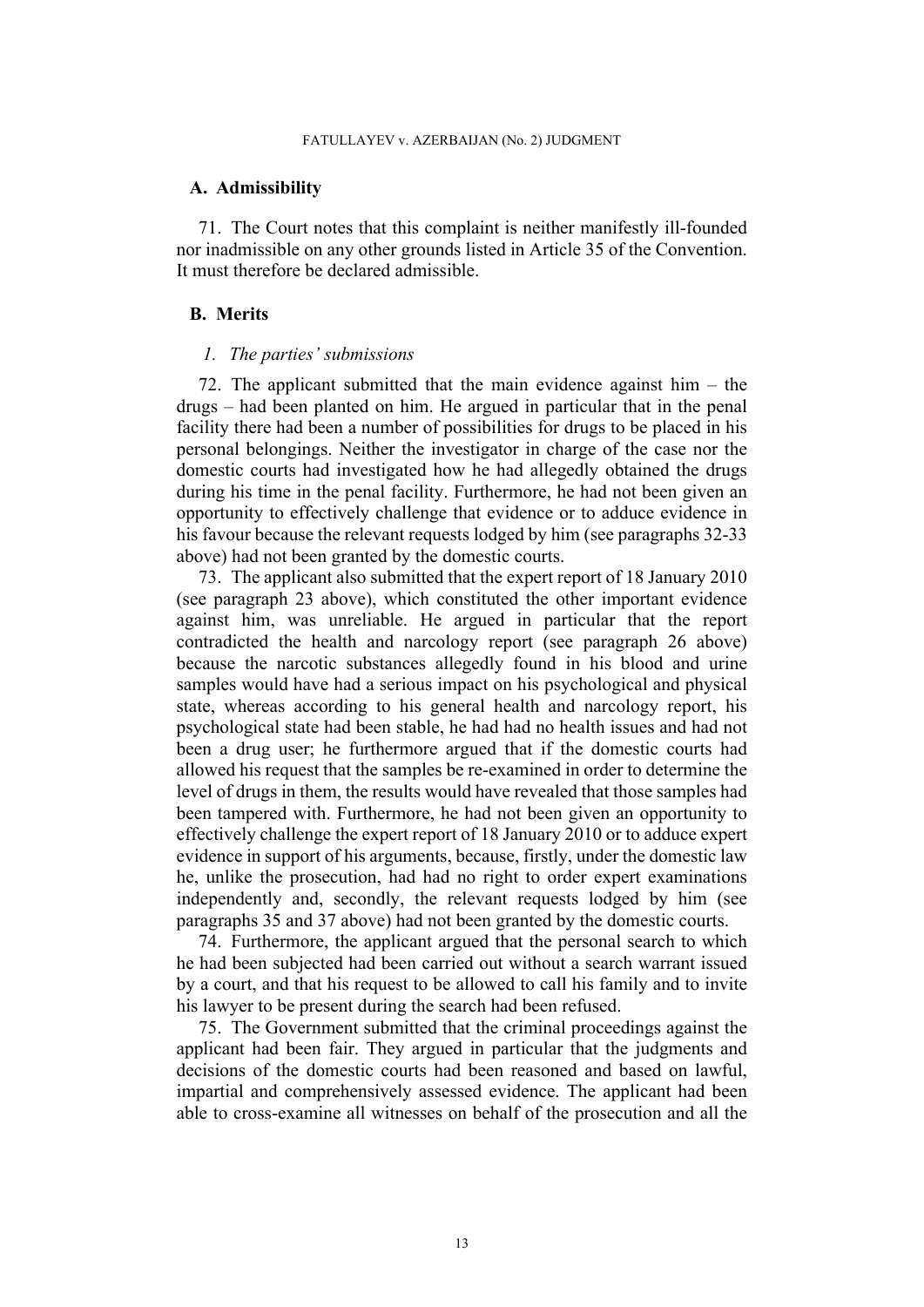experts, and to call his own witnesses. Even though the applicant had not been able to commission an independent examination of the blood and urine samples taken from him on 30 December 2009, his lawyer could have collected fresh samples himself and submitted them for expert examination in one of the numerous medical facilities or laboratories existing in the country.

### *2. The Court's assessment*

## **(a) Applicable principles**

76. While Article 6 guarantees the right to a fair hearing, it does not lay down any rules on the admissibility of evidence as such, which is primarily a matter for regulation under national law (see, among many others, *Moreira Ferreira v. Portugal (no. 2)* [GC], no. 19867/12, § 83, 11 July 2017).

77. It is not, therefore, the role of the Court to determine, as a matter of principle, whether particular types of evidence – for example, evidence obtained unlawfully in terms of domestic law – may be admissible. The question that must be answered is whether the proceedings as a whole – including the way in which the evidence was obtained – were fair. This involves an examination of the unlawfulness in question and, where the violation of another Convention right is concerned, the nature of the violation found (see, among many others, *Lisica v. Croatia*, no. 20100/06, § 48, 25 February 2010).

78. In determining whether the proceedings as a whole were fair, regard must also be had to whether the rights of the defence have been respected. In particular, it must be examined whether the applicant was given an opportunity to challenge the authenticity of the evidence and to oppose its use. In addition, the quality of the evidence must be taken into consideration, as must the circumstances in which it was obtained and whether these circumstances cast doubt on its reliability or accuracy. While no problem regarding fairness necessarily arises where the evidence obtained was unsupported by other material, it may be noted that where the evidence is very strong and there is no risk of its being unreliable, the need for supporting evidence is correspondingly weaker (see, among many others, *Bykov v. Russia* [GC], no. 4378/02, § 90, 10 March 2009). In this connection, the Court also attaches weight to whether the evidence in question was or was not decisive for the outcome of the criminal proceedings (see, among many others, *Vukota-Bojić v. Switzerland*, no. 61838/10, § 95, 18 October 2016).

79. The Court also recalls that the concept of a fair hearing within the meaning of Article 6  $\S$  1 of the Convention includes the principle of equality of arms, which requires a "fair balance" between the parties: each party must be afforded a reasonable opportunity to present their case under conditions that do not place them at a disadvantage *vis-à-vis* their opponent (see, among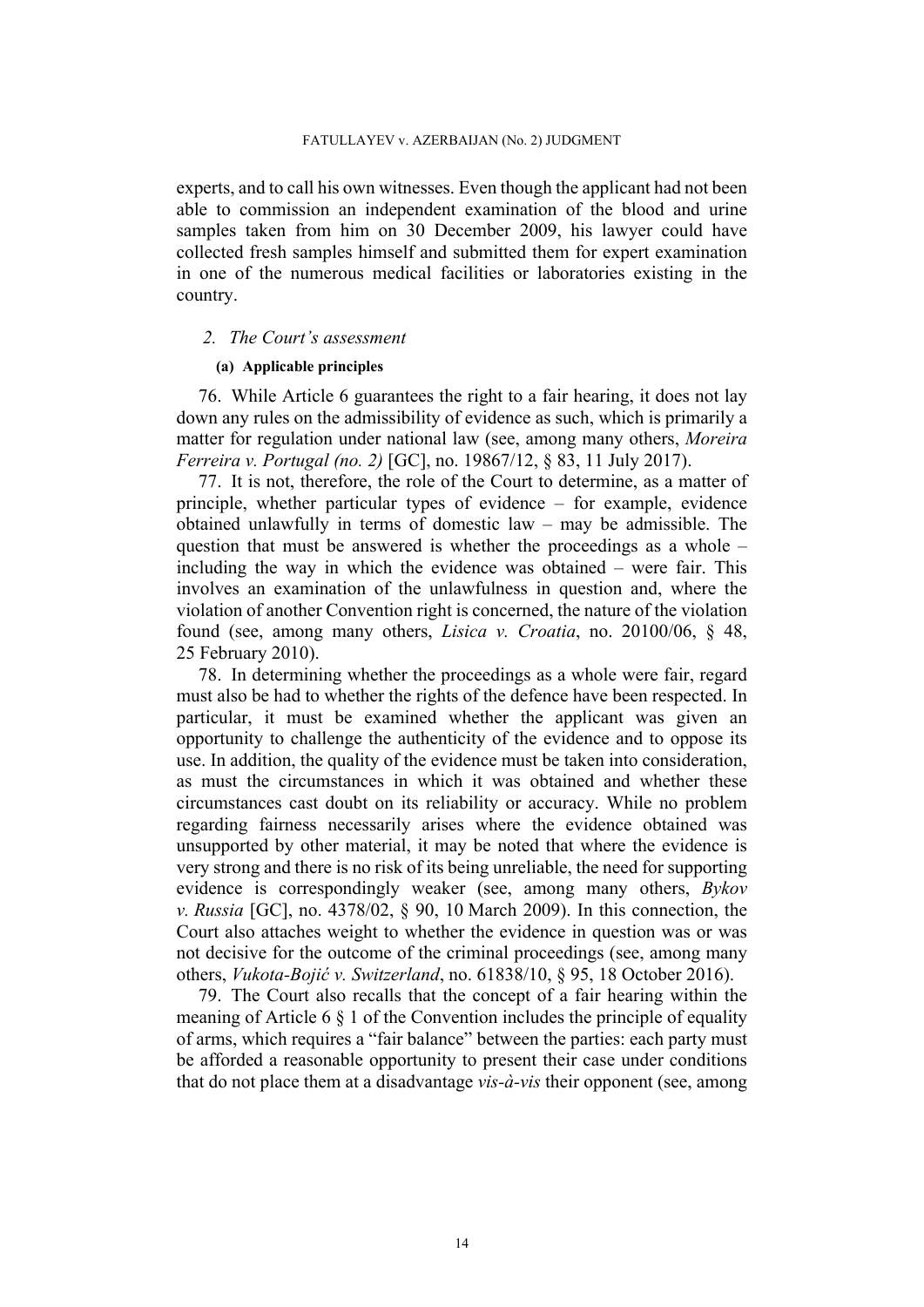many others, *Faig Mammadov v. Azerbaijan*, no. 60802/09, § 19, 26 January 2017).

80. Although Article 6 does not go as far as requiring that the defence be given the same rights as the prosecution in taking evidence, the accused should be entitled to seek and produce evidence "under the same conditions" as the prosecution. Clearly, those "conditions" cannot be exactly the same in all respects; thus, for example, the defence cannot have the same search and seizure powers as the prosecution. However, as can be seen from the text of Article 6 § 3 (d) the defence must have an opportunity to conduct an active defence – for example, by calling witnesses on its behalf or adducing other evidence (see *Khodorkovskiy and Lebedev v. Russia*, nos. 11082/06 and 13772/05, § 728, 25 July 2013).

81. The principle of equality of arms is also relevant in matters related to the appointment of experts in proceedings (see *Khodorkovskiy and Lebedev v. Russia (no. 2)*, nos. 42757/07 and 51111/07, § 499, 14 January 2020). The mere fact that the experts in question are employed by one of the parties does not suffice to render the proceedings unfair. Although this fact may give rise to apprehension as to the neutrality of those experts, such apprehension, while having a certain importance, is not decisive. What is decisive, however, is the position occupied by the experts throughout the proceedings, the manner in which they performed their functions and the way the judges assessed the expert opinion that those experts presented. In ascertaining the experts' procedural position and their role in the proceedings, the Court takes into account the fact that the opinion given by any court-appointed expert is likely to carry significant weight in the court's assessment of the issues within that expert's competence (see *Shulepova v. Russia*, no. 34449/03, § 62, 11 December 2008, and *Poletan and Azirovik v. the former Yugoslav Republic of Macedonia*, nos. 26711/07 and 2 others, § 94, 12 May 2016).

82. Within the context of expert evidence, the rules on its admissibility must not deprive the defence of the opportunity to challenge it effectively – in particular by introducing or obtaining alternative opinions and reports. In certain circumstances, refusal to allow an alternative expert examination of material evidence may be regarded as a breach of Article 6 § 1 (see *Stoimenov v. the former Yugoslav Republic of Macedonia*, no. 17995/02, § 38 et seq., 5 April 2007, and *Matytsina v. Russia*, no. 58428/10, § 169, 27 March 2014).

83. The Court also recalls that according to established case-law reflecting a principle linked to the proper administration of justice, judgments of courts and tribunals should adequately state the reasons on which they are based. While courts are not obliged to give a detailed answer to every argument raised, it must be clear from the decision that the essential issues of the case have been addressed and that a specific and explicit reply has been given to the arguments which are decisive for the outcome of the case (see, among others, *Karimov and Others v. Azerbaijan*, nos. 24219/16 and 2 others, § 29, 22 July 2021). Moreover, in cases relating to interference with rights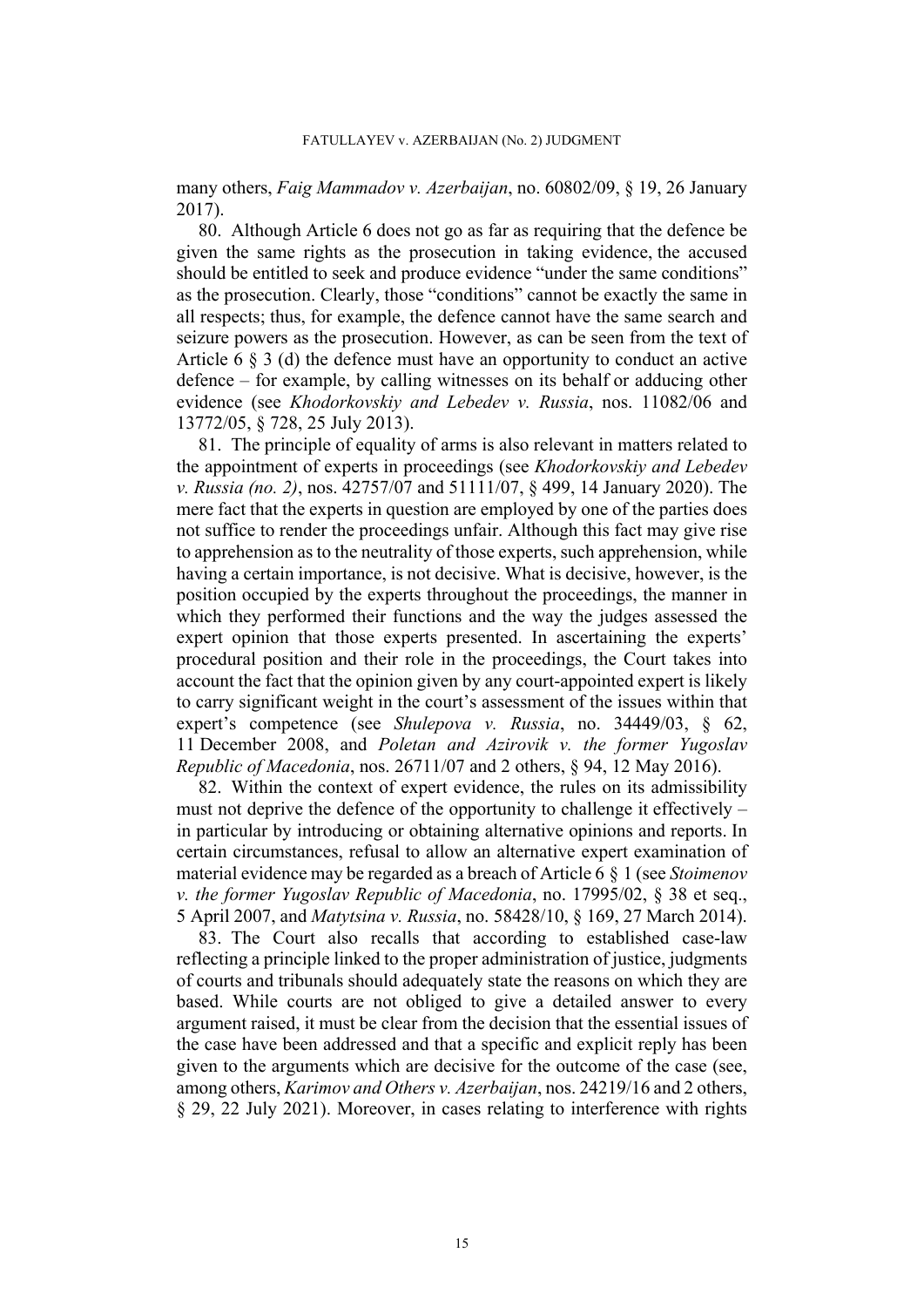secured under the Convention, the Court seeks to establish whether the reasons provided for decisions given by the domestic courts are automatic or stereotypical (see *Moreira Ferreira*, cited above, § 84). An issue with regard to a lack of reasoning of judicial decisions under Article 6 § 1 of the Convention will normally arise when the domestic courts ignored a specific, pertinent and important point raised by the applicant (see *Nechiporuk and Yonkalo v. Ukraine*, no. 42310/04, § 280, 21 April 2011; *Rostomashvili v. Georgia*, no. 13185/07, § 59, 8 November 2018; and *Zhang v. Ukraine*, no. 6970/15, § 73, 13 November 2018).

### **(b) Application of the above-noted principles in the present case**

#### *(i) The main issues to be examined*

<span id="page-17-0"></span>84. The Court notes from the outset that the applicant did not dispute, either in the domestic proceedings or before the Court, the fact that drugs had been found in his jacket and shoe. His main line of defence was the argument that the criminal proceedings against him had been fabricated and that the drugs in question had been planted on him by the authorities (see paragraphs [31](#page-6-3)[-37](#page-7-3) and [72-](#page-14-0)[73](#page-14-1) above).

85. The Court also notes that the applicant's conviction was based to a decisive degree on two pieces of evidence – namely the packages containing drugs found on the applicant during his personal search and the expert report of 18 January 2010, which stated that the blood and urine samples taken from the applicant contained traces of drugs.

86. All the other supporting evidence against the applicant was of secondary importance either because it concerned circumstances not disputed by the defence – namely the fact that drugs had been found in the applicant's jacket and shoe – or because they constituted the witnesses' personal opinions. Thus, the expert reports of 29 December 2009 and 22 January 2010 described the drugs in question and/or traces of them on the applicant's jacket and shoe (see paragraphs [17](#page-4-2) and [24](#page-5-2) above). On the basis of the report of 18 January 2010, the expert report of 19 January 2010 recommended that the applicant be registered as a drug user (see paragraphs [26](#page-6-2)[-27](#page-6-0) above). Witness statements given by the above-mentioned penal facility officers, attesting witnesses and inmates either simply described the moment at which drugs had been found and seized (see paragraph [47](#page-9-2) above) or constituted their personal opinion that in the premises of the penal facility it had been impossible for drugs to be planted on the applicant by any third persons (see paragraph [48](#page-9-3) above) and that the applicant had allegedly been seen under the influence of drugs in the past (see paragraph [49](#page-9-4) above).

87. Consequently, the Court will examine whether the circumstances in which the drugs were found on the applicant and in which the expert report of 18 January 2010 was issued cast doubt on the reliability of those pieces of evidence, whether the applicant was given an opportunity to effectively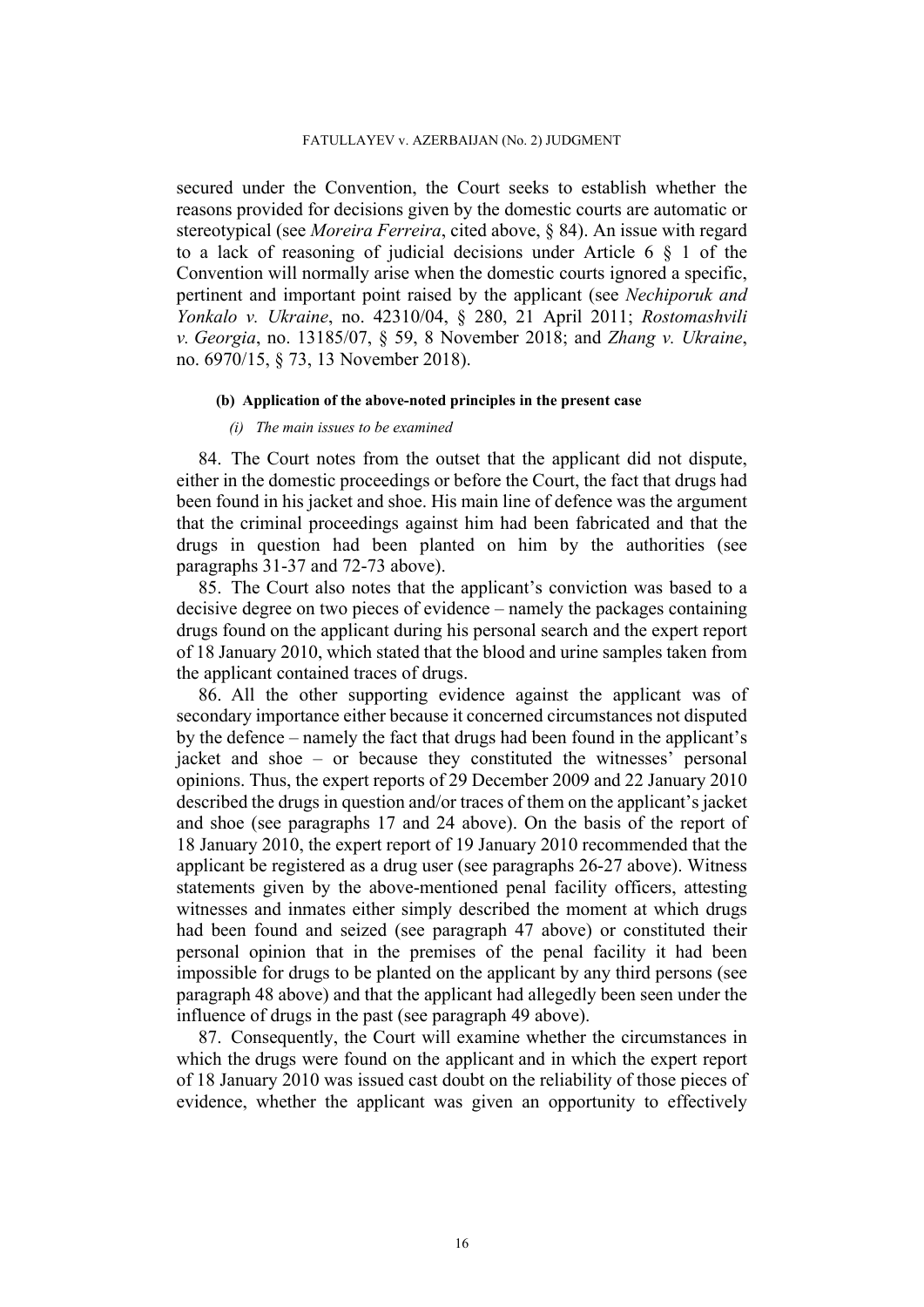#### FATULLAYEV v. AZERBAIJAN (No. 2) JUDGMENT

challenge their reliability and oppose their use in the domestic proceedings, whether he was given an opportunity to effectively adduce evidence to support his arguments, and whether the domestic courts gave sufficient reasons for their decisions in respect of the applicant's challenges to the decisive incriminating evidence and his requests for the collection of other evidence.

### *(ii) The manner in which the domestic authorities dealt with the reliability of the evidence regarding the finding of the drugs*

88. The Court notes that, as can be seen from the case-file material, the applicant had no criminal history of being involved in drug related crimes (compare *Ibrahimov and Mammadov v. Azerbaijan*, nos. 63571/16 and 5 others, § 119, 13 February 2020). His sentence of imprisonment was related to his journalistic activities (see paragraphs [6](#page-3-0)[-7](#page-3-3) above).

89. The Court also notes that the two packages containing drugs were found during the personal search conducted on the applicant, which was ordered on the basis of alleged "operational information" that he had been using drugs. However, neither the relevant report, nor any decisions taken subsequently, nor the testimony given by a penal facility officer, K.S., and the governor of the penal facility contained any specifics as regards the collection and receipt of the operational information in question (see paragraphs [11](#page-4-0) and [45](#page-8-1) above). Notably, despite the applicant's insistence to be allowed to question the alleged informants (see paragraph [33](#page-7-1) above), it remained unknown how the operational information had allegedly been acquired by the penal facility authorities; nor was the source of the information (the alleged informants) identified or how that source had acquired the information (compare, *mutatis mutandis*, *Ibrahimov and Mammadov*, cited above, § 120).

90. Moreover, while the applicant was accused of possessing drugs, neither the investigator in charge nor the domestic courts tried to establish how the applicant had allegedly procured the drugs in question (compare *Ibrahimov and Mammadov*, cited above, § 130). At the time the criminal proceedings against the applicant ended in November 2011, the criminal proceedings initiated in order to establish the source of the drugs found on him remained pending without any developments (see paragraphs [30](#page-6-1) and [43](#page-8-2)  above).

91. The Court also notes that the personal search conducted on the applicant was carried out on the premises of the penal facility – which meant that the applicant was under the complete control of the authorities. In such circumstances, the Court considers plausible the applicant's argument that there had been many possibilities for drugs to be planted in his personal belongings, including his shoe and jacket. The applicant was subjected to the search within the premises of the penal facility because he was serving a sentence of imprisonment. Consequently, the fact that the search was carried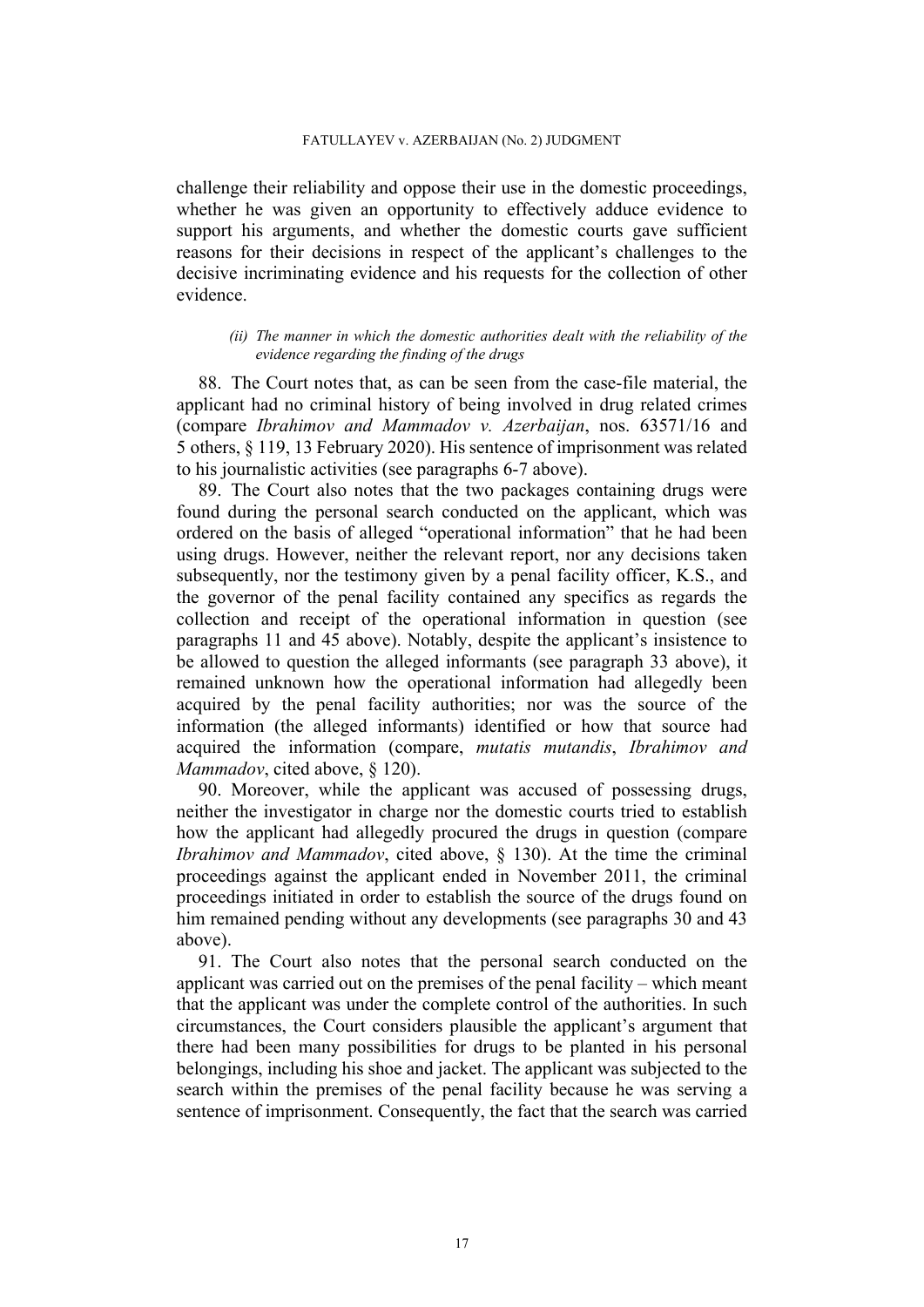out in the penal facility was dictated by objective circumstances, which could not be altered. Nevertheless, that fact constitutes an element to be taken into consideration by the Court in its assessment of the reliability of the decisive evidence in the present case (compare, *mutatis mutandis*, *Sakit Zahidov v. Azerbaijan*, no. 51164/07, § 53, 12 November 2015, and *Layijov v. Azerbaijan*, no. 22062/07, § 69, 10 April 2014, in which the applicants had been searched only after they had been taken into police custody and had been under the complete control of the police, and where the Court found that the police's failure without good reason to conduct a search immediately following their arrest raised legitimate concerns about the possible "planting" of evidence, in breach of Article 6 of the Convention).

92. As to the presence of attesting witnesses during the personal search of the applicant, that could not serve as a safeguard against drugs or other incriminating evidence being pre-planted in his personal belongings (see *Ibrahimov and Mammadov*, cited above, § 127). Thus, in *Ibrahimov and Mammadov* (cited above) the Court took note of observations made by a delegation to Azerbaijan from the European Committee for the Prevention of Torture and Inhuman or Degrading Treatment or Punishment about a number of consistent accounts of drugs or other incriminating evidence being planted in the belongings of detained persons prior to the arrival of attesting witnesses to official searches and seizures (ibid., §§ 83 and 127). Even though the mentioned observations were made in 2016, several years later than the circumstances of the present case, the Court finds those observations relevant for the examination of the present case, considering their general nature.

93. Furthermore, the Court notes that the applicant attempted to contest the reliability of the decisive evidence against him by, *inter alia*, asking the courts to identify, summon and question the individuals who had allegedly provided the "operational information" that he had been using drugs, to examine the source from which the drugs had allegedly been obtained, and to order an expert fingerprints examination of the packaging in which the drugs had been wrapped. The applicant's requests were substantiated by important arguments pertinent to his line of defence (see paragraphs [31-](#page-6-3)[33](#page-7-1) and [84](#page-17-0)  above).

94. Nevertheless, the domestic courts refused to grant those requests without any adequate and clear reason. Rather, in some instances the courts decided in general terms that granting the applicant's requests would not contribute to the examination of the case (see paragraphs [39-](#page-8-3)[40](#page-8-4) above), and in others they simply provided no reason whatsoever for not granting them (see paragraph [43](#page-8-2) above, concerning the applicant's request to order an expert fingerprints examination). In the Court's view, examining the issues raised by the applicant in his above-mentioned requests, in particular his request to order an expert fingerprints examination, could have shed light on the question of whether or not the drugs could have been planted on him.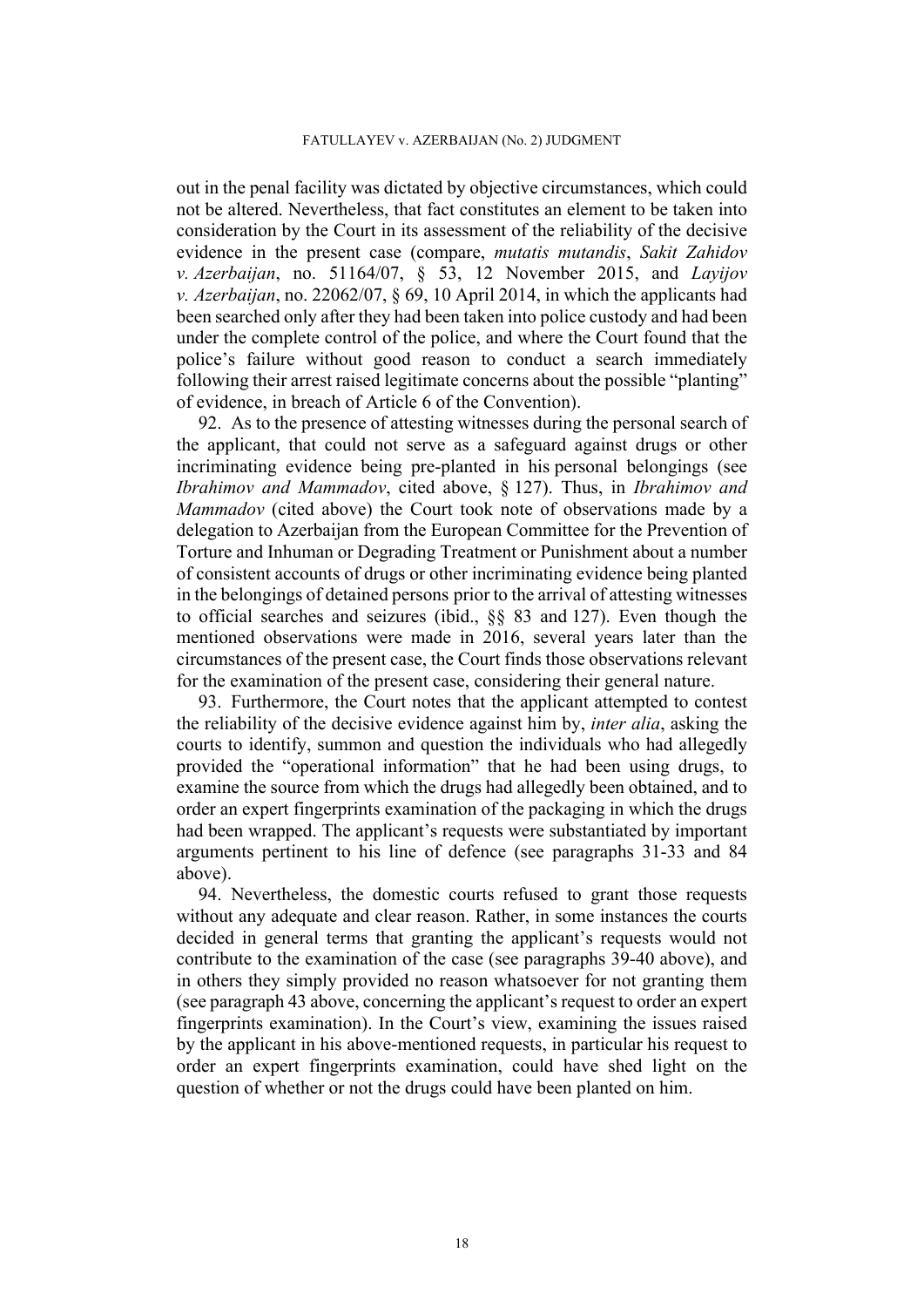95. In view of the above, the Court considers that the circumstances in which the drugs were found on the applicant cast doubt on the reliability of that decisive evidence against him. Furthermore, the applicant was deprived of the opportunity to effectively challenge the reliability of the evidence in question and to oppose its use in the domestic proceedings, and to adduce evidence in his favour. In addition, when refusing to grant the applicant's requests in that regard, the domestic courts breached his right to a reasoned decision.

#### *(iii) The manner in which the authorities dealt with expert evidence on alleged traces of drugs in the applicant's blood and urine samples*

96. The report of 18 January 2010 – which stated that the blood and urine samples taken from the applicant contained traces of drugs – was akin to incriminating evidence. It was issued following an expert examination ordered by the investigator in charge of the case (see paragraph [19](#page-5-3) above; also compare *Stoimenov*, cited above, §§ 38-42). Therefore, the principle of equality of arms required that the applicant be afforded an opportunity to effectively challenge that evidence and to adduce counterevidence in his favour.

97. The Court notes in that regard that when blood and urine samples were taken from the applicant on the investigator's order, a blood sample of 5 millilitres was given to the applicant's lawyer (see paragraph [21](#page-5-4) above). However, the defence was not able to make any use of that sample. Thus, according to the CCrP, the defence had no right to independently commission an expert examination in criminal proceedings on public charges (see paragraphs [64-](#page-11-0)[66](#page-12-0) above; also compare, *mutatis mutandis*, *Khodorkovskiy and Lebedev*, cited above, §§ 729-30). Furthermore, an expert examination of the blood sample for traces of drugs required a specialised complex methodology and machinery (see paragraph [23](#page-5-1) above) and, according to the applicant, the medical laboratories, which the defence had approached, refused to perform an examination of the blood sample in question (see paragraph [21](#page-5-4) and [37](#page-7-3)  above). Even assuming that the defence could find a biological, chemical or other laboratory capable and willing to make the requested examination, it is doubtful that such examination, commissioned by the defence and performed in an uncontrolled environment by a private expert, would have had any probative value comparable to that of an expert examination ordered by the court itself or by the prosecution. The same can also be said in respect of any other expert examinations that the applicant wanted to be conducted – namely a re-examination of the blood and urine samples taken from him on the investigator's order and an examination of his hair and nails for traces of drugs.

98. Under the CCrP (see paragraphs [67](#page-12-1)[-68](#page-12-2) above), the defence could challenge the report of 18 January 2010 by asking the domestic courts to order the above-mentioned expert examinations. However, to obtain such fresh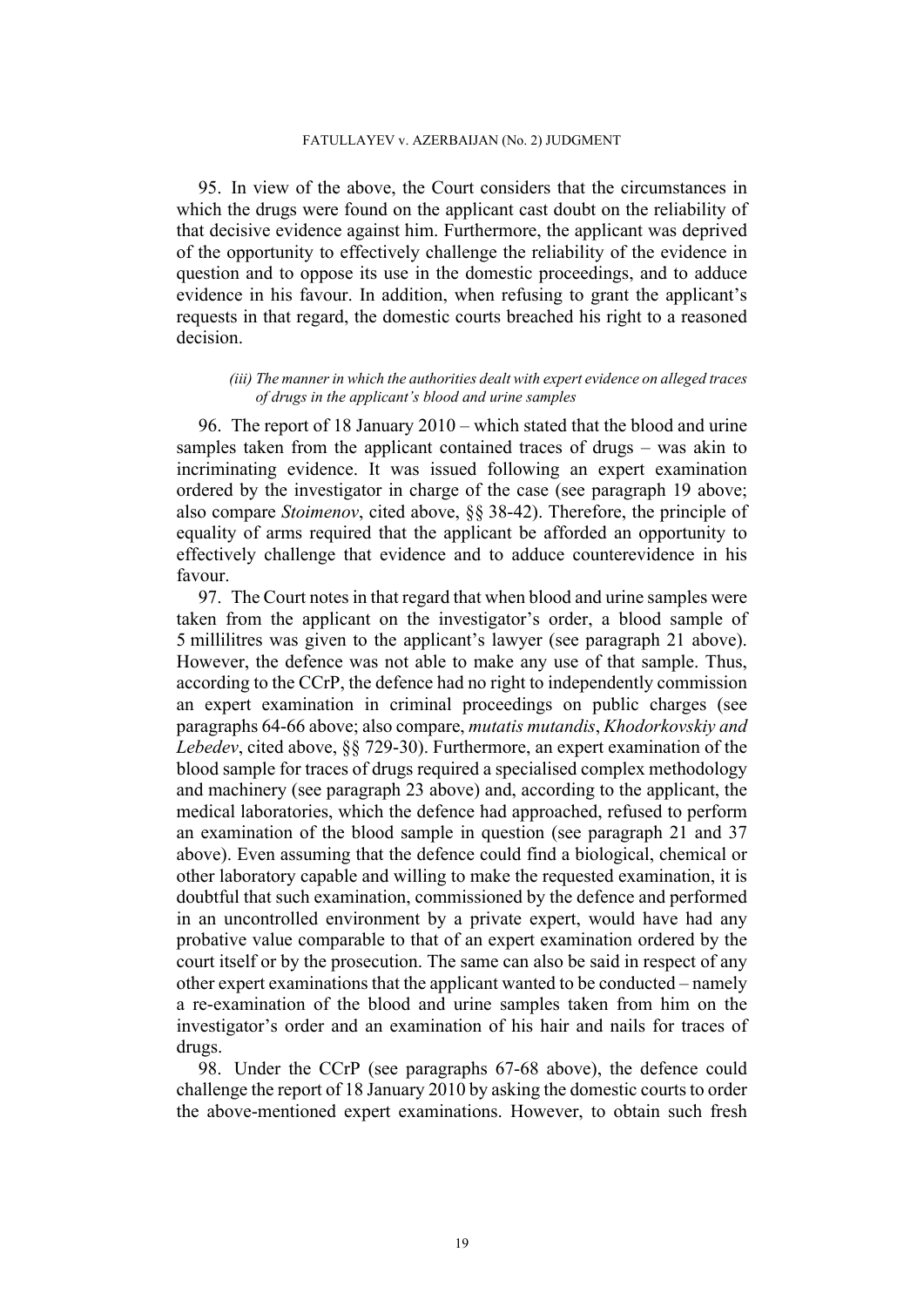examinations it was incumbent on the defence to persuade the domestic courts that the report produced by the prosecution was incomplete or deficient (compare, *mutatis mutandis*, *Khodorkovskiy and Lebedev*, cited above, § 730). The applicant attempted to do so (see paragraph [35](#page-7-2) and [37](#page-7-3) above) and presented important and pertinent arguments to prove the necessity of alternative expert examinations. He argued in particular that the report of 18 January 2010 regarding the traces of drugs found in the blood and urine samples contradicted the general health and narcology report because the narcotic substances allegedly found in his blood and urine samples would have had a serious impact on his psychological and physical state, whereas, according to the general health and narcology report, his psychological state had been stable, he had had no health issues and had not been a drug user; he accordingly argued that it was important to re-examine the blood and urine samples and to establish the level of the drugs present in them. The applicant argued that such a re-examination of the blood and urine samples would reveal that they had been tampered with (see paragraph [35](#page-7-2) above).

99. Nevertheless, the domestic courts refused to grant the applicant's requests, without any adequate and clear reason. The Court observes in that regard that, firstly, the domestic courts did not give any explanation as to why they had refused to order an expert examination of the blood sample given to the applicant's lawyer, apart from the trial court's general stereotypical statement that there had been no reason to doubt the reliability of the report presented by the prosecution (see paragraph [42](#page-8-5) above). Secondly, as G.H., the above-mentioned expert, testified before the trial court, some parts of the samples taken from the applicant by order of the investigator remained in the expert agency and were suitable for testing (see paragraph [52](#page-9-1) above). Therefore, it is not clear why the domestic courts did not order expert examinations of those remaining samples and ask experts to establish the level of the drugs in them. Thirdly, without any explanation the domestic courts refused to seek further expert opinion on the contradiction between the two reports pointed to by the applicant and, as already noted above, failed to consider at all the evidently relevant fact that the applicant was not a drug user. Fourthly, when the trial court refused to order an expert examination of the applicant's hair and nails for traces of drugs it said that an alternative expert examination would be of no use because more than five months had passed since traces of drugs had been found in the applicant's blood and urine samples. However, the domestic courts did not have regard to the fact that the expert, G.H., did not limit the "window" for detecting drugs in hair to a period of "up to five months", according to him, drugs remained detectable for up to two years (see paragraph [52](#page-9-1) above). The Court also observes that according to the United Nations' Guidelines, the presence of drugs is detectable in hair for months or years after ingestion (see paragraph [69](#page-13-0) above). Finally, when the trial court refused to order an expert examination of the applicant's hair and nails and stated that there were no technical means in the country to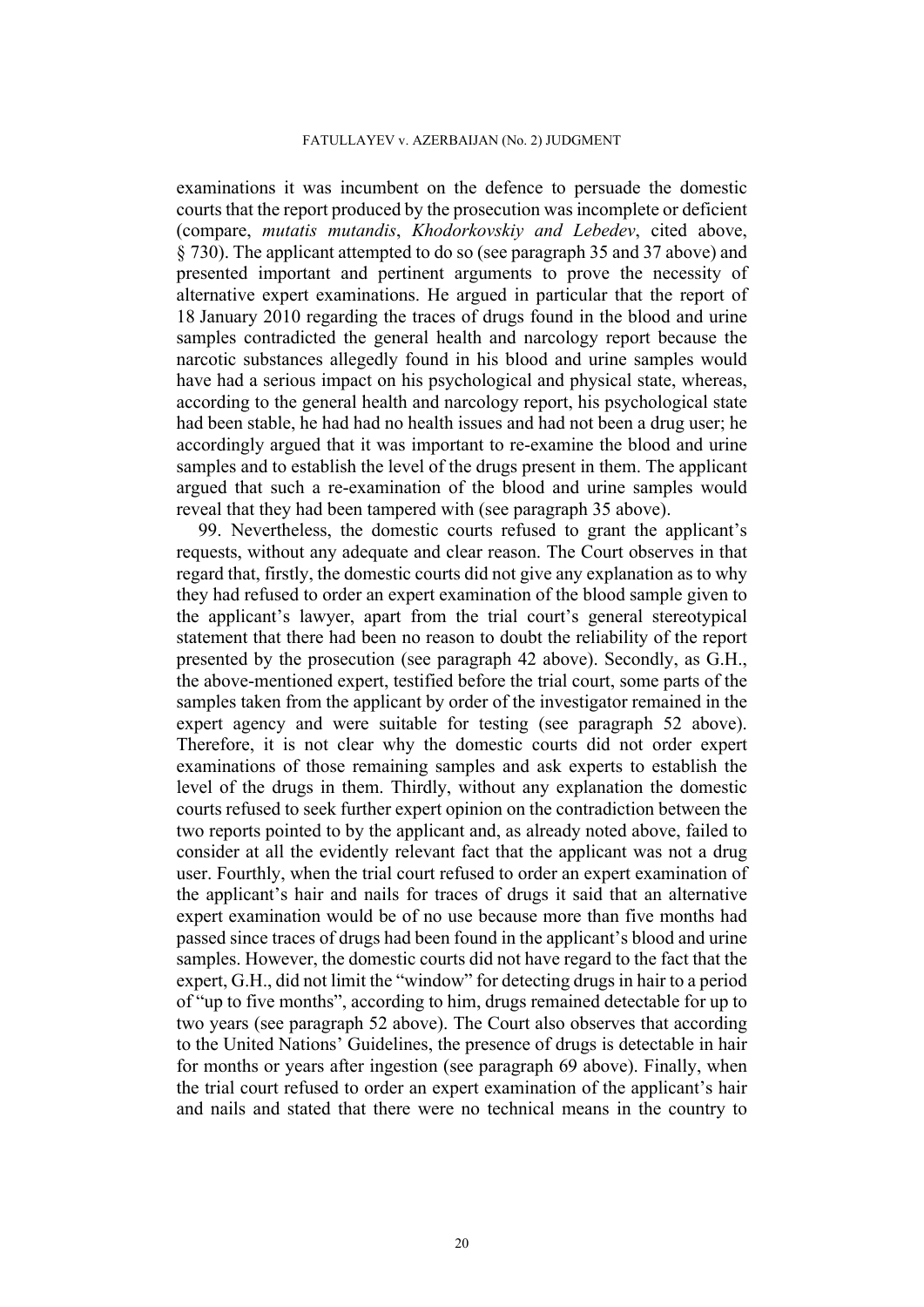conduct the requested tests, it did not explain the reasons why that situation should not lead to the application of the *in dubio pro reo* principle which requires that the benefit of any doubt about the reliability of existing evidence should be given to the defendant (see, *mutatis mutandis*, *Ilgar Mammadov v. Azerbaijan (no. 2)*, no. 919/15, § 232, 16 November 2017). Consequently, the domestic court did not reject the expert report of 18 January 2010, disregarding the applicant's arguments which were relevant and cast doubts about its reliability.

100. Therefore, having regard to the manner in which the domestic courts dealt with the reliability of the report of 18 January 2010 and the applicants' requests in that regard, the Court finds that the applicant was deprived through unreasoned decisions of the opportunity to put forward arguments in his defence on the same terms as the prosecution in respect of a key piece of evidence.

# **(c) Conclusion**

101. In sum, the applicant was not given an opportunity to effectively present his main line of defence – namely the argument that the drugs in question had been planted on him by the authorities and that the criminal proceedings against him had been fabricated. Despite the consistency and seriousness of those allegations made by the applicant, the domestic courts failed to verify and investigate them, the applicant was not given an opportunity to effectively challenge the decisive evidence against him and adduce evidence in his favour. The domestic courts dismissed the applicant's procedural requests in unreasoned decisions.

102. The Court also notes that the domestic courts dismissed the applicant's above-mentioned allegations by simply relying on statements of the penal facility authorities, and failed to take into consideration any contextual evidence presented by the applicant (in particular: the history of the applicant's repeated prosecutions for his articles criticising the government; the fact that the applicant had continued his journalistic activities while he had been serving his sentence of imprisonment and could potentially be targeted for that by some public officials; and the fact that the criminal proceedings against the applicant had coincided with the examination of the above-cited case of *Fatullayev* by the Court).

103. There has accordingly been a violation of the applicant's right to a fair trial protected by Article 6 § 1 of the Convention.

104. In view of the above findings, the Court considers that there is no need to examine whether the applicant's right to fair trial was breached also by the fact that the personal search conducted on him had been carried out without a search warrant issued by a court, and by the fact that his request to be allowed to call his family and to invite his lawyer to be present during the search had been refused. There is also no need to examine whether the fact that under the domestic law the applicant, unlike the prosecution, had no right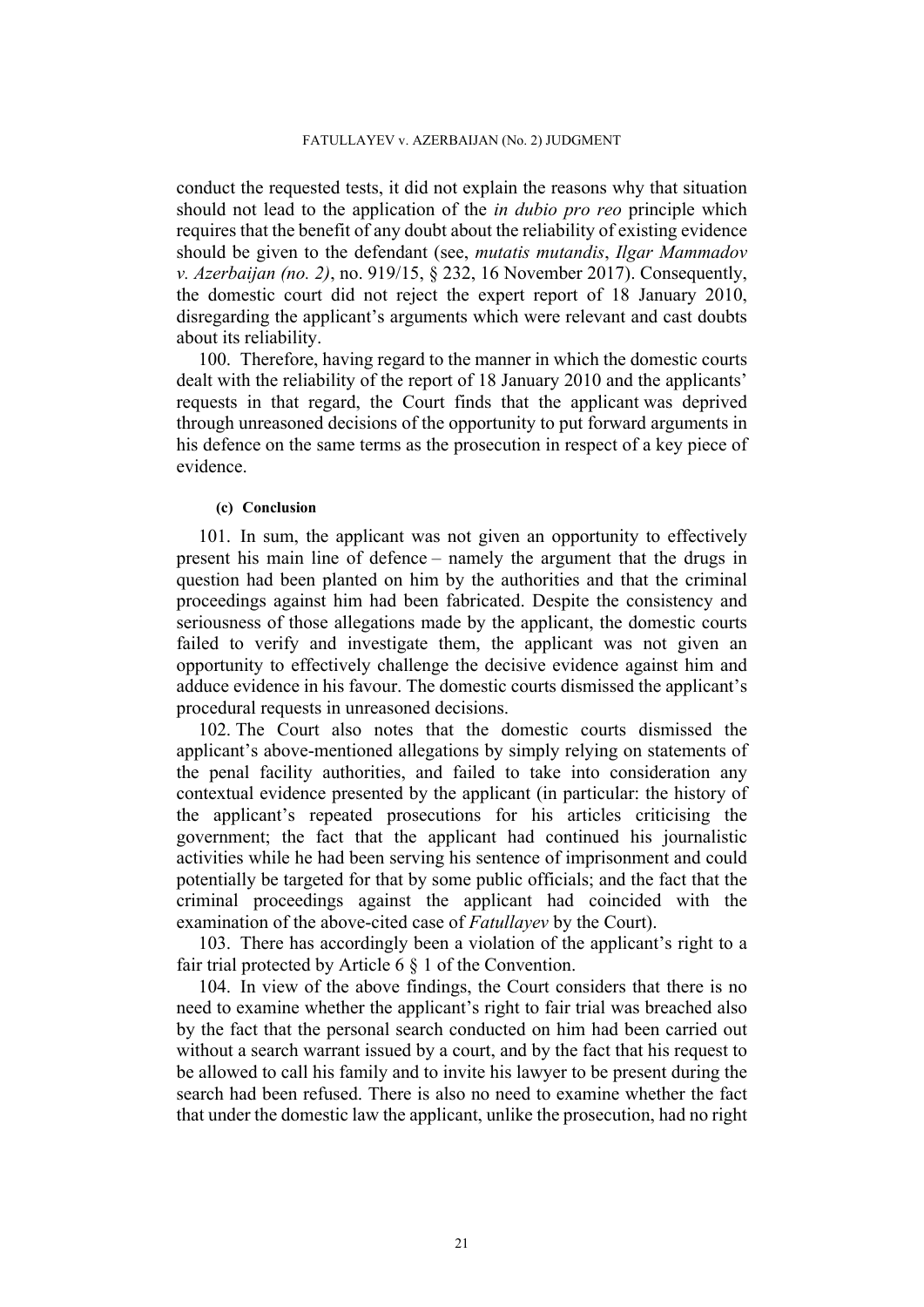to independently commission expert examinations violated the principle of equality of arms.

# II. ALLEGED VIOLATION OF ARTICLE 34 OF THE CONVENTION

105. On 9 September 2014 the applicant's representative, Mr I. Aliyev, lodged a new complaint on the applicant's behalf, arguing that the seizure from his office of the entire case file relating to the applicant's pending application before the Court, together with all the other files pertaining to cases in respect of which Mr Aliyev acted as a representative, had amounted to a hindrance to the exercise of the applicant's right of individual petition under Article 34 of the Convention, the relevant parts of which read as follows:

"The Court may receive applications from any person, non-governmental organisation or group of individuals claiming to be the victim of a violation by one of the High Contracting Parties of the rights set forth in the Convention or the Protocols thereto. The High Contracting Parties undertake not to hinder in any way the effective exercise of this right."

106. The submissions on this complaint made by the applicant and the Government were similar to those made by the parties in respect of the same complaint raised in the case of *Annagi Hajibeyli v. Azerbaijan* (no. 2204/11, §§ 57-60, 22 October 2015).

107. In *Annagi Hajibeyli* (cited above, §§ 64-79), having examined a similar complaint on the basis of similar facts, the Court found that the respondent State had failed to comply with its obligations under Article 34 of the Convention. The Court considers that the analysis and findings that it reached in the *Annagi Hajibeyli* judgment also apply to the present application and sees no reason to deviate from that finding.

108. The Court therefore finds that the respondent State has failed to comply with its obligations under Article 34 of the Convention.

## III. OTHER ALLEGED VIOLATIONS OF THE CONVENTION

109. Lastly, referring to Article 10 of the Convention and to its Article 18 taken in conjunction with Articles 6 and 10, the applicant complained that the criminal proceedings against him had been fabricated because of his journalistic activities and his case pending before the Court (namely the above-cited case of *Fatullayev*), and in order to force him to cooperate with the government. The Court considers that the above complaints fall to be examined only under Article 18 of the Convention taken in conjunction with Articles 6 and 10. Article 18 of the Convention reads as follows:

<sup>&</sup>quot;The restrictions permitted under [the] Convention to the said rights and freedoms shall not be applied for any purpose other than those for which they have been prescribed."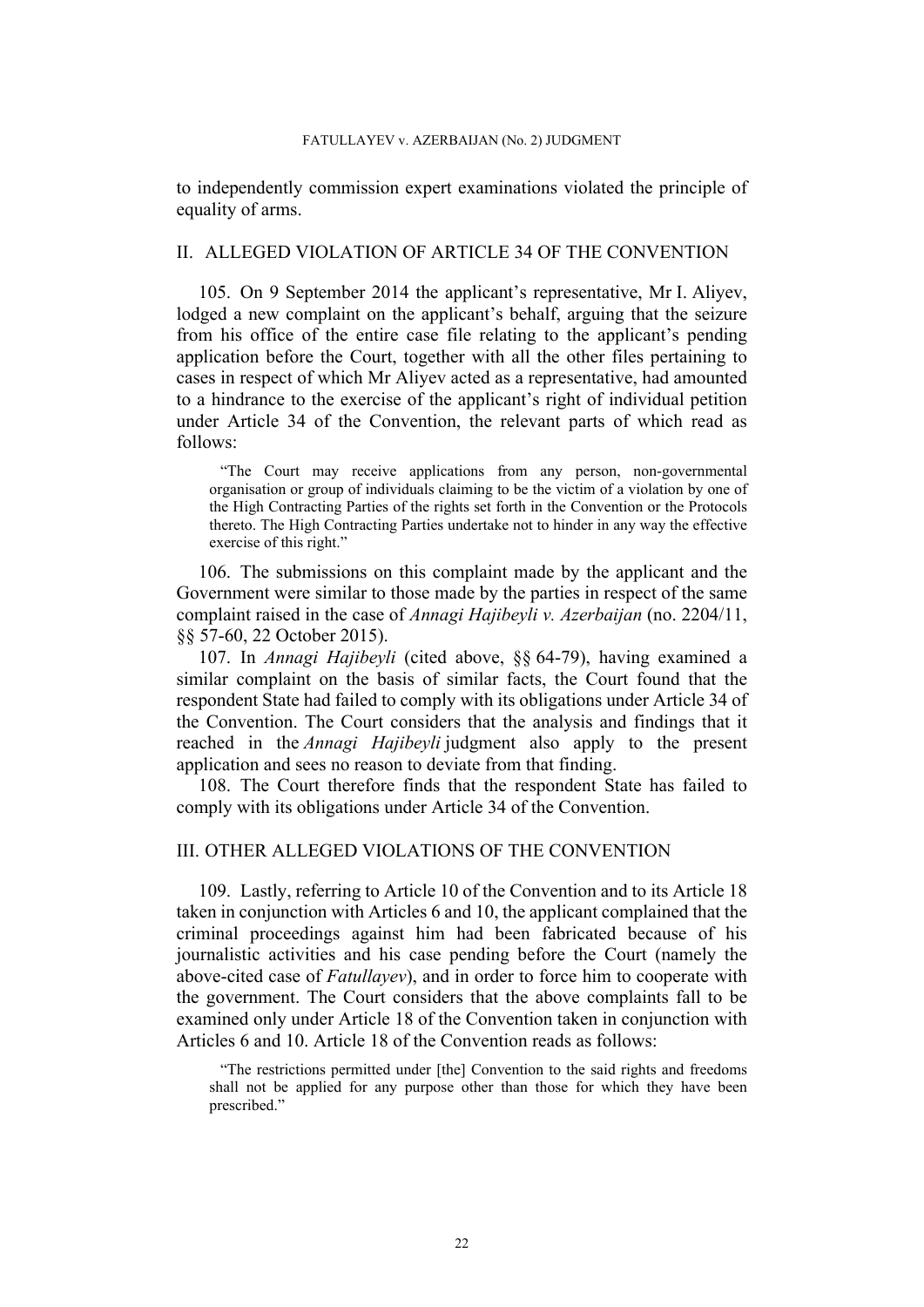110. The Government argued that the applicant had not raised this complaint before the domestic courts and that, therefore, it was inadmissible for non-exhaustion of the available domestic remedies. As to the merits of the complaint, the Government did not make any submissions.

111. The applicant alleged that before the drugs had been planted on him he had been threatened and subjected to physical attacks and provocations aimed at implicating him in certain criminal offences for which he could then be held liable (see paragraph [10](#page-3-2) above). He also argued that his case could not be viewed in isolation, as the authorities had frequently been using fabricated charges against their opponents, critics, "whistle-blowers" and dissenters in general. Several other journalists and activists had similarly been arrested and charged with criminal offences. The applicant listed, *inter alia*, cases in which the Court has delivered judgments – namely *Sakit Zahidov* (cited above); *Azizov and Novruzlu v. Azerbaijan*, (nos. 65583/13 and 70106/13, 18 February 2021); and *Ibrahimov and Mammadov* (cited above); and a case in which a strike-out decision based on a unilateral declaration by the Government has been adopted – namely *Rashad Ramazanov v. Azerbaijan* (dec.) ([Committee], no. 53596/15, 16 January 2020).

112. Having regard to the submissions of the parties and the Court's findings under Article 6 of the Convention (see, in particular, paragraphs 101- 103 above), the Court considers that there is no need to give a separate ruling on the admissibility and merits of the complaint under Article 18 of the Convention taken in conjunction with Articles 6 and 10 (compare *Ilgar Mammadov v. Azerbaijan (no. 2)*, no. 919/15, § 262, 16 November 2017).

# IV. APPLICATION OF ARTICLE 41 OF THE CONVENTION

113. Article 41 of the Convention provides:

"If the Court finds that there has been a violation of the Convention or the Protocols thereto, and if the internal law of the High Contracting Party concerned allows only partial reparation to be made, the Court shall, if necessary, afford just satisfaction to the injured party."

### **A. Damage**

114. The applicant claimed 110,000 euros (EUR) in respect of non-pecuniary damage.

115. The Government submitted that the applicant had not substantiated his claim for just satisfaction or supported it with any evidential material. They asked the Court to adopt a strict approach and to dismiss the applicant's claim.

116. The Court awards the applicant EUR 4,000 in respect of non-pecuniary damage, plus any tax that may be chargeable.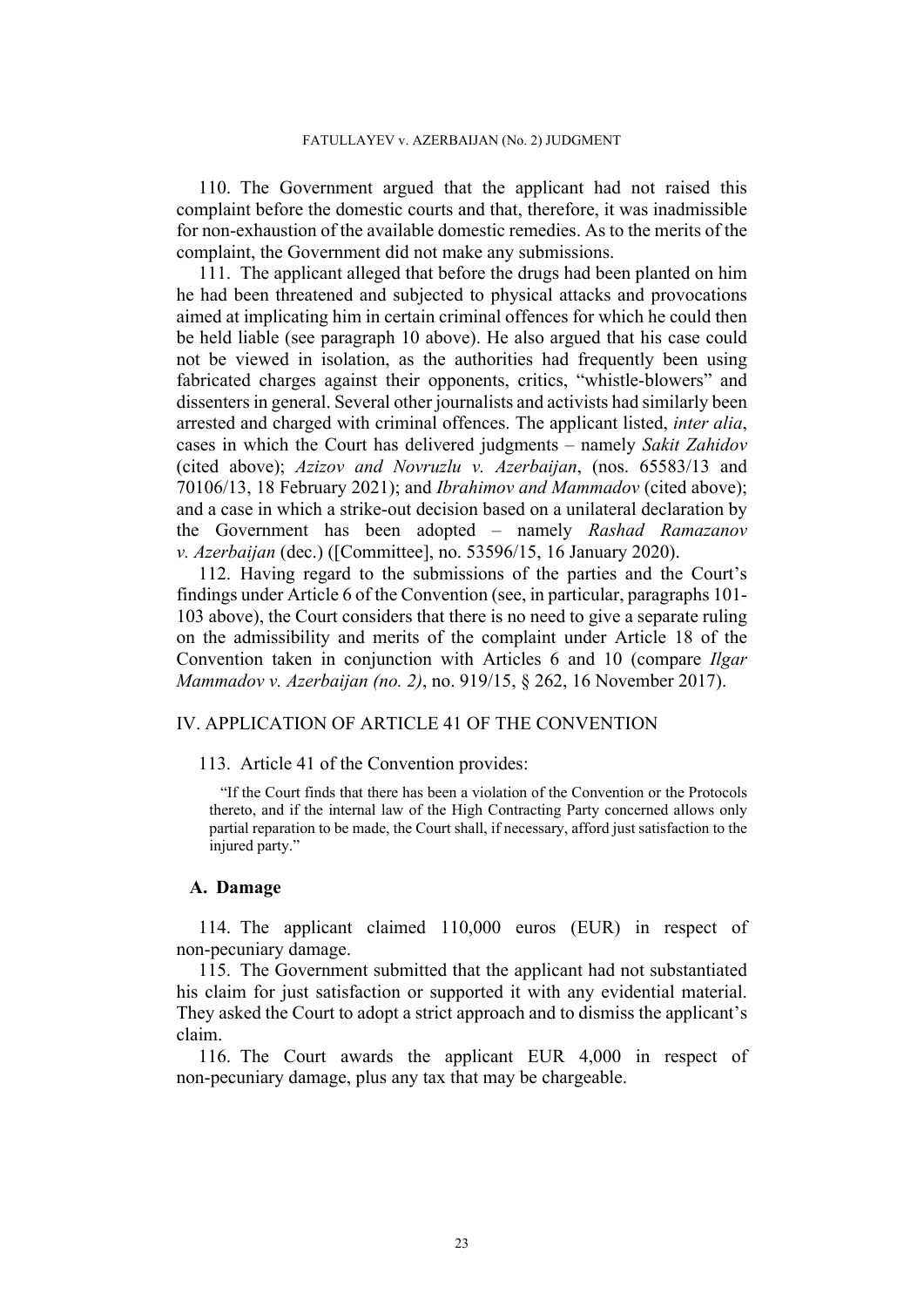## **B. Costs and expenses**

117. The applicant also claimed EUR 12,000 for the costs and expenses incurred before the domestic courts and the Court.

118. The Government submitted that the applicant had not substantiated his claim for just satisfaction or supported it with any evidential material. They asked the Court to adopt a strict approach and to dismiss the applicant's claim.

119. According to the Court's case-law, an applicant is entitled to the reimbursement of costs and expenses only in so far as it has been shown that these were actually and necessarily incurred and are reasonable as to quantum. Furthermore, under Rule 60 of the Rules of Court any claim for just satisfaction must be itemised and submitted in writing together with the relevant supporting documents or vouchers, failing which the Chamber may reject the claim in whole or in part (see *Malik Babayev v. Azerbaijan*, no. 30500/11, § 97, 1 June 2017). In the present case, regard being had to the above criteria and the fact that the applicant did not submit any documents to substantiate his claim for costs and expenses, the Court rejects it.

# **C. Default interest**

120. The Court considers it appropriate that the default interest rate should be based on the marginal lending rate of the European Central Bank, to which should be added three percentage points.

# FOR THESE REASONS, THE COURT, UNANIMOUSLY,

- 1. *Declares* the complaints concerning Articles 6 and 34 of the Convention admissible;
- 2. *Holds* that there has been a violation of Article 6 § 1 of the Convention;
- 3. *Holds* that the respondent State has failed to comply with its obligations under Article 34 of the Convention;
- 4. *Holds* that there is no need to examine the admissibility and merits of the complaint under Article 18 of the Convention taken in conjunction with Articles 6 and 10;